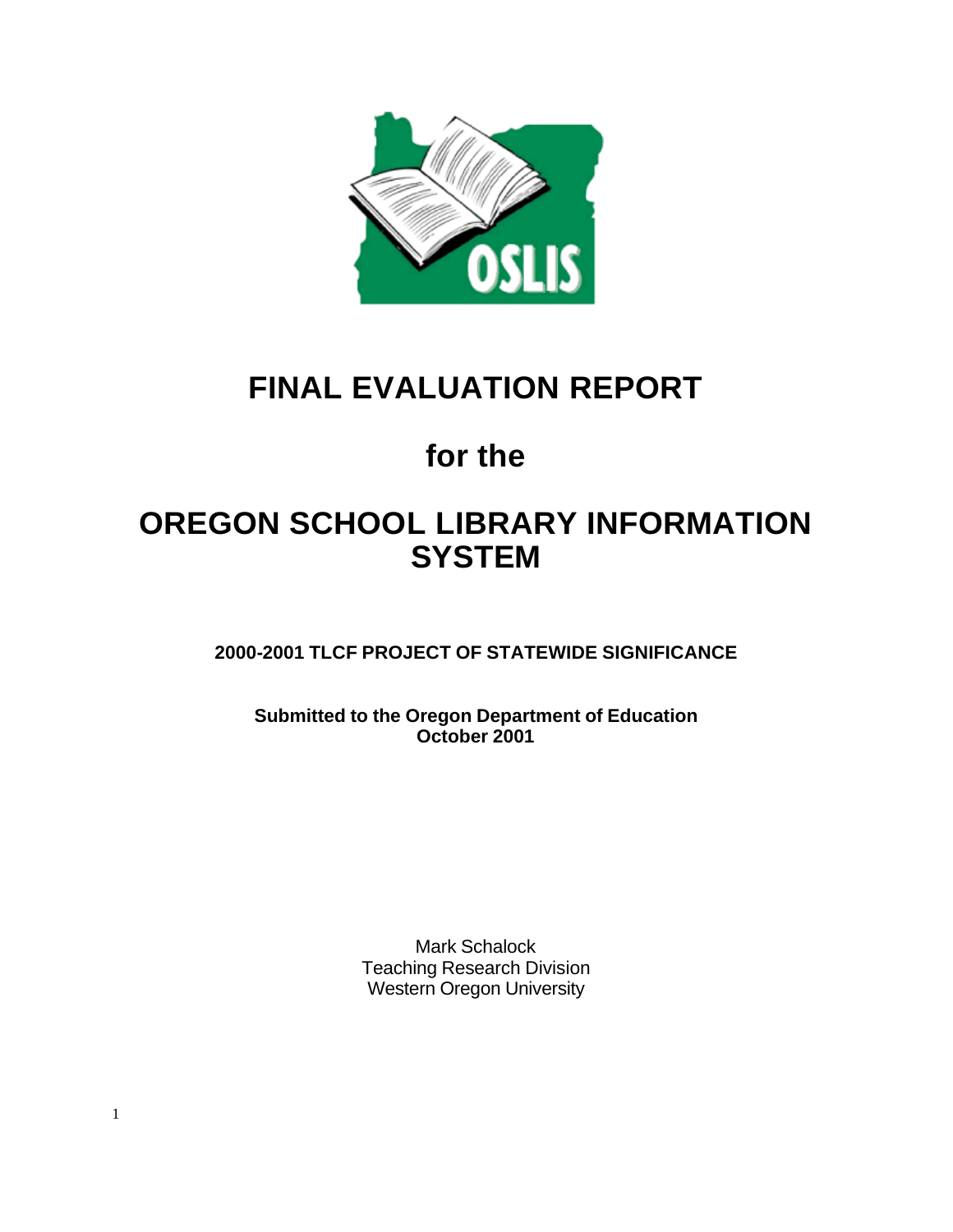## **Table of Content**

## **Page**

| <b>Introduction Background</b>                                                                                 |                                                                     |          |
|----------------------------------------------------------------------------------------------------------------|---------------------------------------------------------------------|----------|
| <b>Settings</b>                                                                                                |                                                                     | 5        |
| <b>Results</b>                                                                                                 |                                                                     | 10       |
| Student Achievement and Classroom Performance<br>Implementation and Level of Use<br><b>Quality of Training</b> | Information Literacy Skills and Use of Information Technology<br>32 | 22<br>26 |
| <b>Summary of Findings</b>                                                                                     |                                                                     |          |

**Appendix A. Verbatim Comments on Implementation and Outcomes**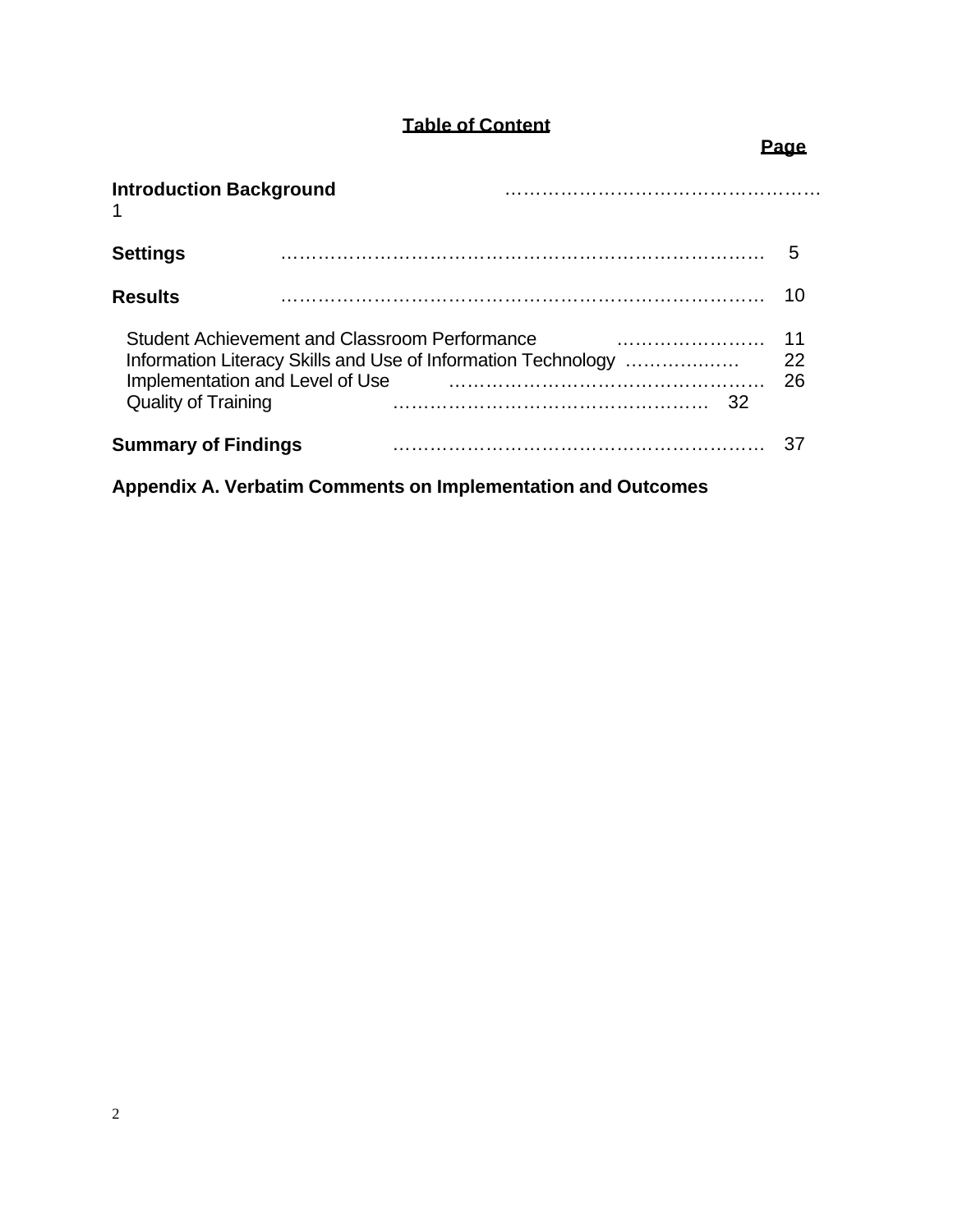The 2000-2001 OSLIS TLCF Project of Statewide Significance developed both outcome and process indicators of success. The project was designed to improve student achievement in the content areas, as measured by performance on library research projects and statewide assessments. This was to be accomplished through training and ongoing continued professional development for library media specialists focusing on: 1) collaborating with teachers; 2) providing students and teachers instruction on the use of information technology and key information literacy skills; and, 3) using these technologies and skills in the context of online database resources.

The evidence collected yielded the following results:

- Performance in OSLIS **high schools** on the Oregon statewide assessments continued to be strong, both from an internal-longitudinal and external-comparative standpoint. Performance at the middle school was fairly weak, both from an internal-longitudinal and external-comparative standpoint. Finally, performance at the elementary level (as measured on the  $5<sup>th</sup>$  grade assessments) was mixed in both cases.
- Small numbers and a lack of a strong and unique school-wide intervention may have had some bearing on the above results, though this does not explain the widely different results found for the elementary, middle and high school levels. Over the past four years of evaluating the OSLIS project, results at the high school level have consistently been the strongest.
	- Teachers across all levels of schooling indicated improved student performance on classroom research assignments and projects. Planned collaboration between library media specialists and teachers resulted in the vast majority of teachers indicating that students had greater success in finding more, and more relevant, information to support their projects than in the past. This success, they felt, led to higher levels of success and higher overall levels of quality in student work.
	- Planned collaboration between library media specialists and teachers resulted in specific changes in behavior in the areas of using information technology and improved information literacy skills being observed and documented in both students and staff.
	- Participants were able to implement what they had learned at the training sessions, though certain recurring challenges were faced and implementation was uneven both across schools and across students and teachers within schools. Chief among these were lack of time, slow and/or old technology, and database "glitches." The online databases were accessed and made use of by students and staff extensively during the year.
	- The continued professional development provided through the project was based on identified needs and offered at different times and at different locations across the state. This helped assure that the training activities were appropriate and equally accessible by all participants. For some less experienced participants the breadth and depth of the training was not sufficient to provide them with all of the knowledge and skills they needed to adequately instruct and support teachers and students.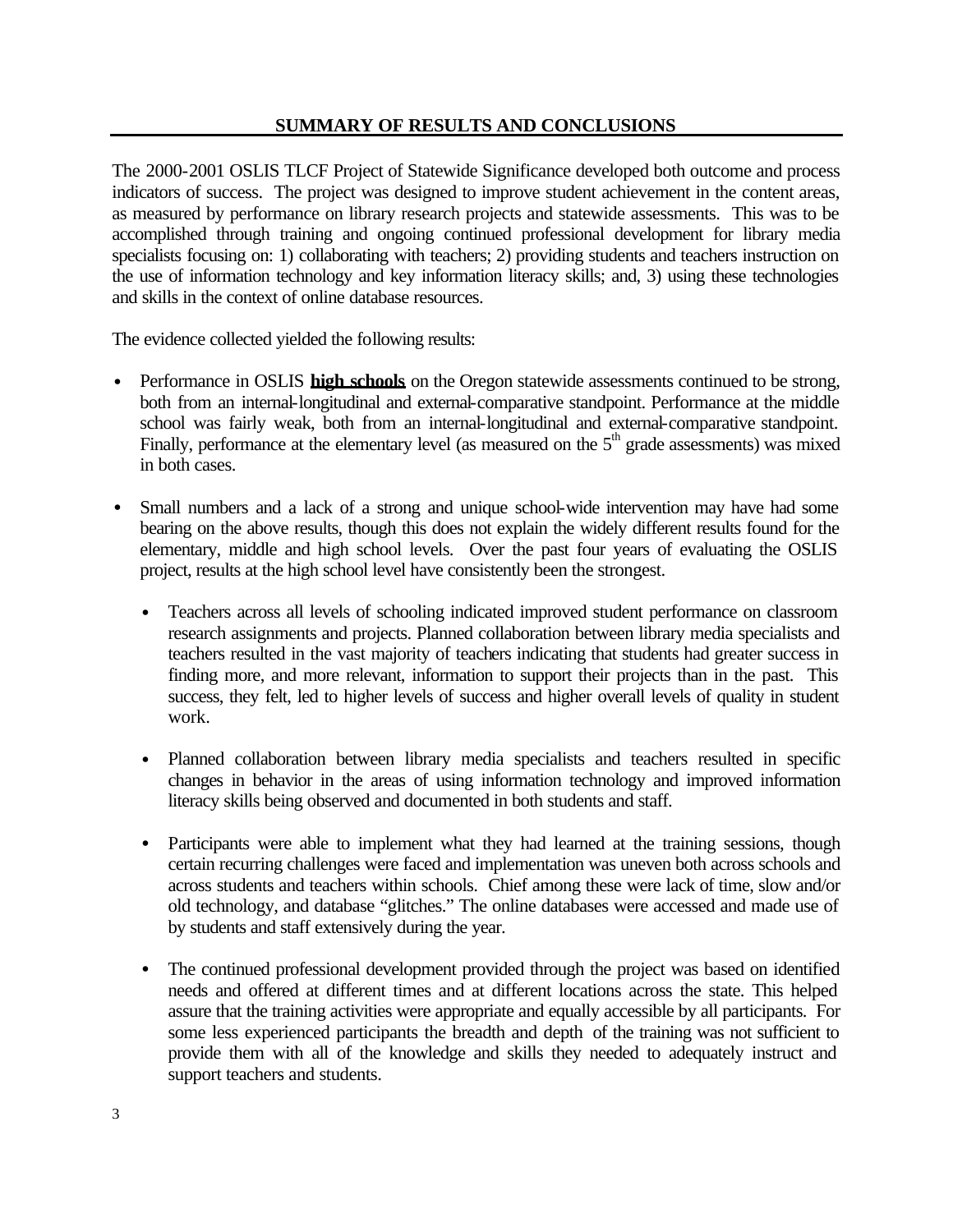• Participants at training sessions indicated both a high level of satisfaction and a high level of knowledge and skill acquisition related to infusing the use of information technology, access to online databases, and instruction around information literacy skills.

## **Conclusions**

The OSLIS TLCF Project of Statewide Significance plowed new ground this year in two areas. First was the widespread inclusion of elementary schools. Prior to this year OSLIS had piloted programs in 10 elementary schools. Access to and use of information technologies, in conjunction with the development and use of information literacy skills around on-line databases, was tremendously uneven across the elementary schools participating this year. Supporting these diverse participants was a challenge possibly not fully appreciated at the beginning of the year.

Second, for the first time, an on-line database was available to all schools in the state through the support of TLCF funds. The implementation of this resource at the statewide level required more time and effort than expected. Extensive efforts were needed to advertise the availability of these resources. Ongoing technical issues needing to be resolved to allow customization of access at the local level was a drain on all involved. Finally, there was a need to coordinate a massive statewide training effort around EBSCOhost and OSLIS resources. The full impact of these "growing pains" on the overall implementation and outcomes of the project are not fully known, but they were evident.

Significant barriers do exist, and will continue to exist, in achieving the widespread, effective, and efficient use of technology to improve student achievement. Hardware, software, attitudes, time, abilities, and knowledge all continue to be identified as factors inhibiting widespread success in this area. The evaluation of this year's project, as in the past, clearly indicates that a set of necessary conditions must be in place for the use of technology to have widespread and significant impact on teaching and learning.

It may be that the very nature of the intervention - promoting information literacy skills, the use of information technology and on-line databases – is most promising at the high school level. A larger number of the necessary conditions are in place at the high school level than at the middle or elementary school level.

The unique needs of elementary participants and less experienced and able participants may not have been fully anticipated or met. Overall, this group of participants was certainly the most diverse yet and faced challenges in their settings not broadly experienced before by OSLIS. The effects of the "digital divide" may have come into play to a greater extent this year than in past years. Additionally, the energy needed to oversee the statewide implementation of the EBSCOhost database may have diverted energy from supporting all participating schools to the extent needed.

Overall, the design of the project, as proposed, seemed to be adequate to ensure success in participating schools, especially high schools and schools with more experienced and able Library Media Specialists. Collaboration between library media specialists and teachers to design meaningful learning activities that make use of information technologies and information literacy skills would, based on all available information, appear to be one avenue to achieving the outcomes of the TLCF Program.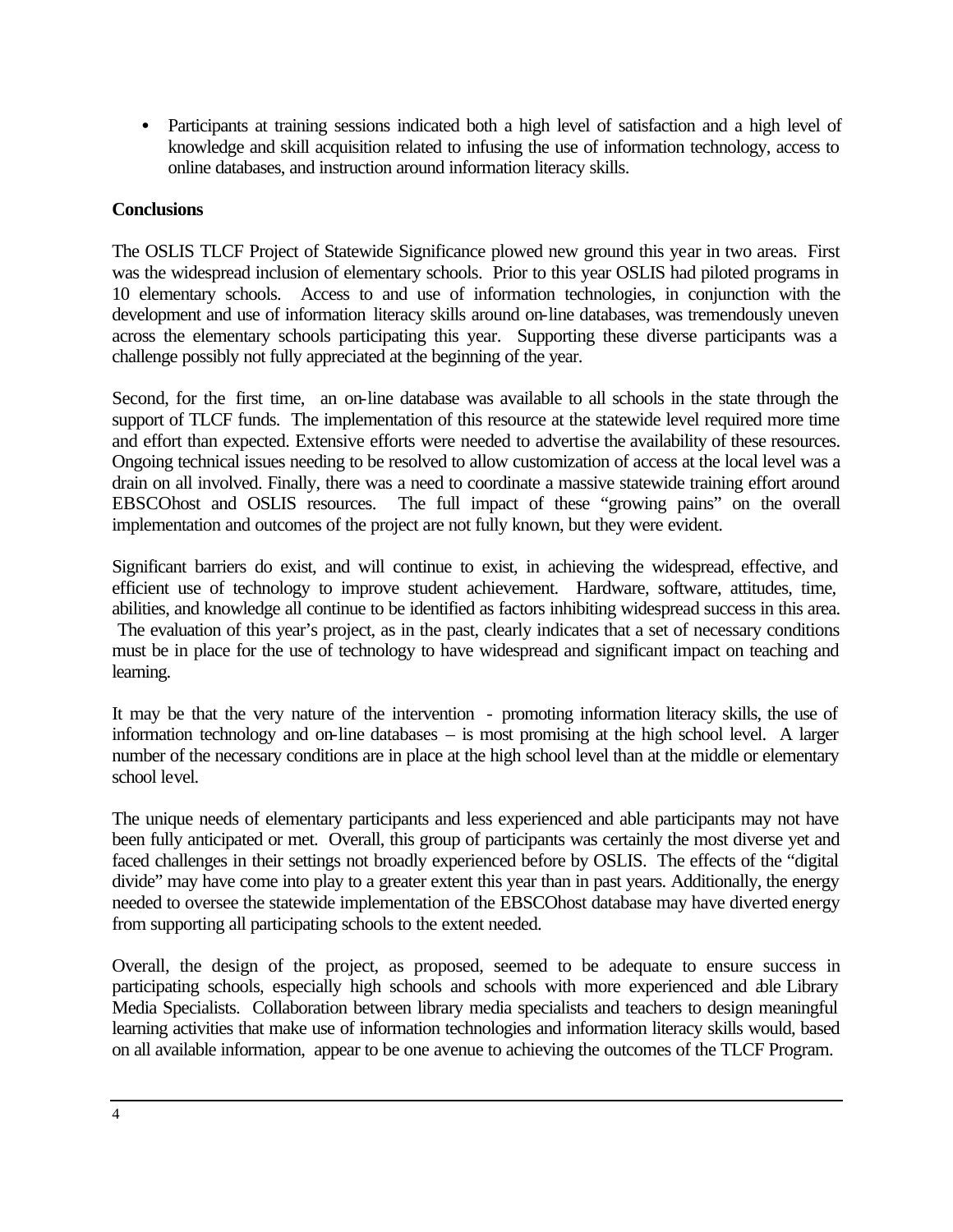## **Purpose and Rationale**

The main purpose of this evaluation was to determine the success of the 2000-2001 OSLIS project in achieving the purpose of the TLCF program - to assist schools in using technology to improve the achievement of all students in the various content areas, and the processes by which this occurred.

The primary vehicle for achieving this goal was training and ongoing professional development for library media specialists. This training focused on: 1) collaborating with teachers to plan and implement classroom projects making use of information literacy skills, information technology and on-line databases; 2) providing students and teachers instruction on the use of information technology and key information literacy skills; and, 3) using online database resources.

Prior to receiving funding through the 2000-2001 TLCF Project of Statewide Significance, OSLIS was funded on a pilot basis through LSTA funds from the Oregon State Library as well as a 1999-2000 TLCF Project of Statewide Significance. Through the intensive study of these prior efforts in elementary, middle and high schools a specific "logic model" was developed that flowed from availability of high quality database resources to increases in student achievement. Six major components make up this model, with continued professional development and training playing a pivotal role and serving as a major focus for this project.

The logic model flows as follows:

- 1. Obtaining high quality and low-cost online database resources for school libraries through a consortium approach to purchasing; PLUS,
- 2. Developing high quality curricular materials/tutorials on how to access and make use of these, and other, resources for Library Media Specialists, Teachers, and Students; PLUS,
- 3. Providing high quality training on these skills for Library Media Specialists, Teachers, and Students; PLUS,
- 4. Implementing acquired knowledge and skills with students and staff and encouraging high levels of use of the online data bases, WILL LEAD TO,
- 5. Higher levels of information literacy on the part of students and teachers; greater alignment in the design of student projects with CIM/CAM/PASS required student work samples; more effective and efficient information acquisition by students and teachers; and, greater critical evaluation of the information used by students;

AND WILL RESULT IN,

6. Higher quality of student work involving library research; greater equality of opportunity to achieve CIM/CAM/PASS Standards in English, science, social science, and the arts; and, higher scores on CIM/CAM/PASS rated student work samples and statewide assessments.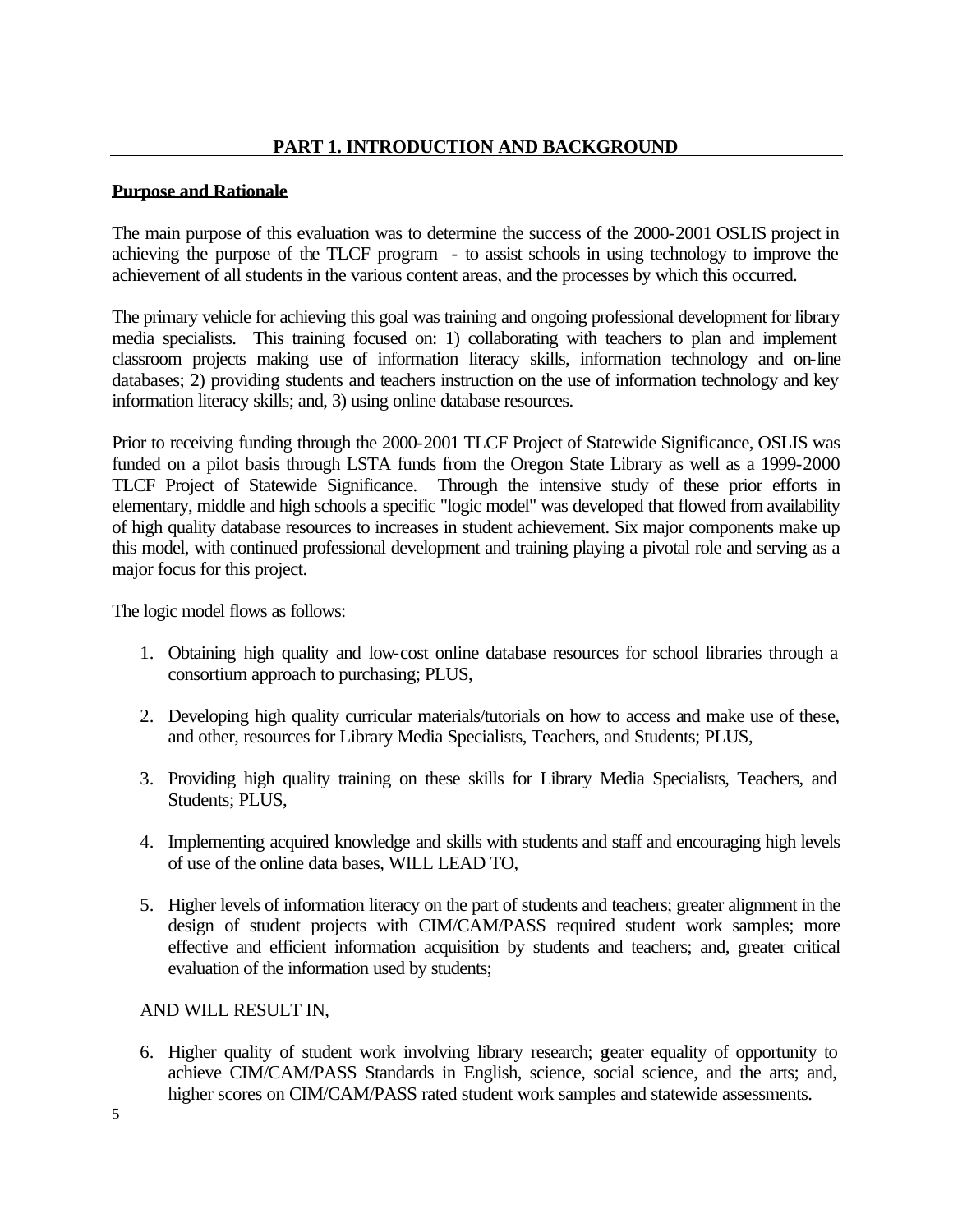Steps one and two were already in place. The major focus for determining the success of the project was in evaluating steps 3 - 6.

## **Evaluation Questions - Indicators of Project Success**

Eight indicators of project success were identified in the proposal or subsequently identified over the course of the project year, including both outcome and process indicators. Process indicators are included to help explain the degree to which the outcomes were achieved.

## **Outcome Indicators**

- 1. Student performance improves over time in OSLIS schools on statewide assessments.
- 2. Student performance improves on classroom research assignments and projects making use of information literacy skills; and,
- 3. Students and staff exhibit increased use of information technologies and higher levels of information literacy skills.

## **Process Indicators**

- 4. Students and staff use the online resources made available through OSLIS;
- 5. Participants implement the knowledge and skills they acquire through the CPD sessions with students and staff;
- 6. Participants gain valuable and usable knowledge and skills;
- 7. Participants are satisfied with the content, format, quality, and likely impact of the CPD activities; and,
- 8. CPD activities are adequate and appropriate.

## **Data Collection Procedures and Sources**

The evaluation of 50 schools located across the entire state necessitated a survey approach to data collection and the use of extant databases. Six major data sources were used to conduct this evaluation. These included:

- $\checkmark$  Participant satisfaction and knowledge acquisition instruments for initial and follow-up CPD events (Evaluation Form 6 and October 13 OSLIS Evaluation Form)
- $\overrightarrow{A}$  A follow-up implementation survey to determine participant activities with teachers and students (Evaluation Form 7);
- $\checkmark$  Online product usage statistics;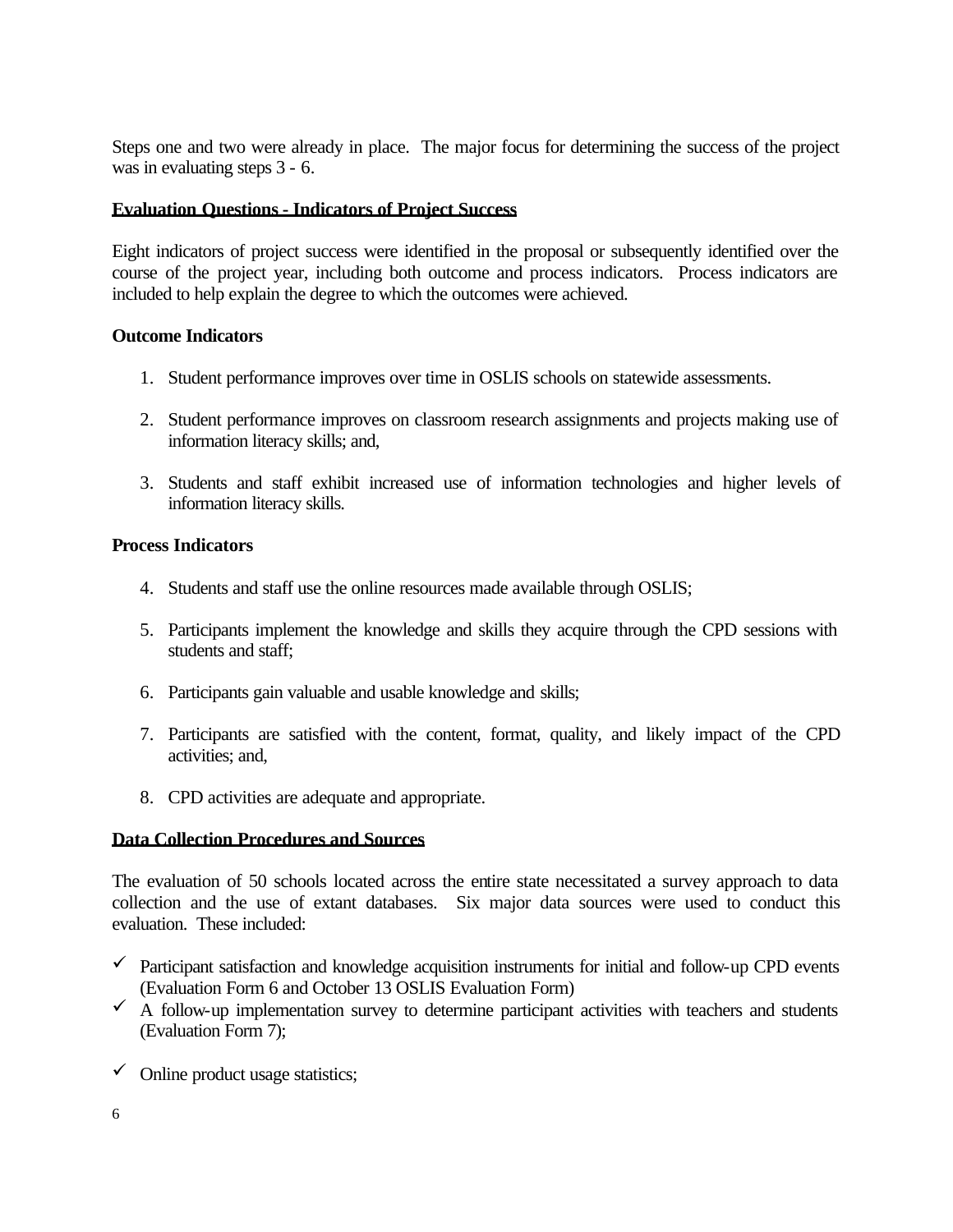- $\checkmark$  A teacher satisfaction and student learning survey (Evaluation Form 8);
- $\checkmark$  Extant demographic databases available on the ODE website; and,
- $\checkmark$  Oregon statewide assessment results.

In combination these data sources allow the various steps in the logic model to be described and the indicators of project success to be assessed and evaluated. The connections between the logic model, indicators of project success and data sources are shown in Figure 1.

## **Data Analysis**

The combination of process and outcome indicators and the use of both qualitative and quantitative data necessitated a variety of analytic methodologies. Primary among these was the use of simple descriptive statistics, content analyses, and tests of statistical significance.

## **Confounding Factors**

In past evaluation efforts, OSLIS, as an intervention, could be considered fairly unique and implemented only in schools participating in the projects. This year, however, with the purchase of a statewide license making the on-line databases available in all schools in the state in conjunction with a significant statewide effort to provide training around OSLIS and EBSCOhost resources, this was no longer the case.

The only aspects of OSLIS as an intervention unique to schools participating in the 2000-2001 TLCF Project of Statewide Significance were orientation and training around TLCF project requirements and collaborative projects with classroom teachers to design and implement research projects making use of information literacy skills, information technology skills and on-line databases. Collaboration projects, which were the primary outcome of this training, typically were conducted with two or three teachers within a school. Thus any school-wide effects through broader orientations for teachers and information literacy skill development instruction with students and teachers was not limited to just OSLIS schools.

While this does not have a bearing on the internal evaluation of the 2000-2001 OSLIS TLCF Project of Statewide Significance, it does make comparative analyses of state wide assessment data with non-OSLIS schools problematic and somewhat moot. In many respects all Oregon schools have become OSLIS schools.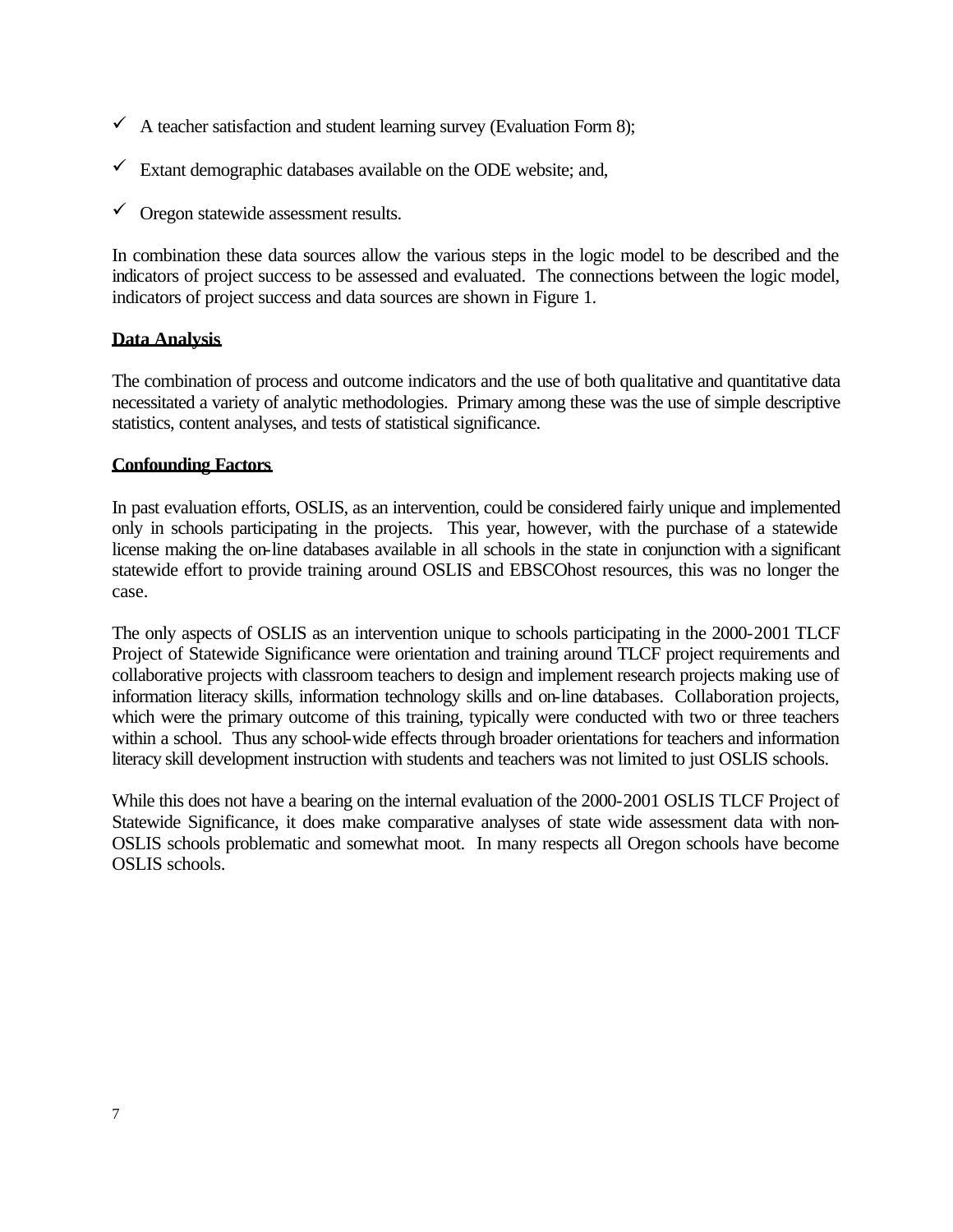| <b>Logic Model Component</b>                                                                                                                                                               | <b>Indicators of Success</b>                                                                                 | <b>Data Sources</b>                                              |
|--------------------------------------------------------------------------------------------------------------------------------------------------------------------------------------------|--------------------------------------------------------------------------------------------------------------|------------------------------------------------------------------|
| Providing high quality training on these skills for<br>Library Media Specialists, Teachers, and<br>Students, PLUS                                                                          | CPD activities are adequate and<br>appropriate.                                                              | <b>OSLIS</b> Evaluation Form #6                                  |
|                                                                                                                                                                                            | Participants are satisfied with the content,<br>format, quality, and likely impact of the<br>CPD activities. | <b>OSLIS</b> October 13<br><b>Evaluation Form</b>                |
|                                                                                                                                                                                            | Participants gain valuable and usable<br>knowledge and skills.                                               |                                                                  |
| Implementing acquired knowledge and skills with<br>students and staff, COMBINED with high levels                                                                                           | Participants implement the knowledge and<br>skills they acquire through the CPD                              | <b>OSLIS</b> Evaluation Form 7                                   |
| of use of the online data bases, WILL LEAD TO,                                                                                                                                             | sessions with students and staff.                                                                            | Online product usage statistics                                  |
|                                                                                                                                                                                            | Students and staff use the online<br>resources made available through OSLIS.                                 |                                                                  |
| Higher levels of information literacy on the part<br>of students and teachers; greater alignment in                                                                                        | Students and staff exhibit increased use of<br>information technologies and higher                           | <b>OSLIS</b> Evaluation Form 7                                   |
| the design of student projects with<br>CIM/CAM/PASS required student work                                                                                                                  | levels of information literacy skills.                                                                       | Online product usage<br>statistics;                              |
| samples; more effective and efficient information<br>acquisition by students and teachers; and,<br>greater critical evaluation of the information used<br>by students; AND WILL RESULT IN. |                                                                                                              | <b>OSLIS</b> Evaluation Form 8.                                  |
| Higher quality of student work involving library<br>research; greater equality of opportunity to                                                                                           | Student performance improves on<br>classroom research assignments and                                        | <b>OSLIS</b> Evaluation Form 8.                                  |
| achieve CIM/CAM/PASS Standards in English,<br>science, social science, and the arts; higher<br>scores on CIM/CAM/PASS rated student work                                                   | projects making use of information literacy<br>skills.                                                       | Extant demographic<br>databases available on the<br>ODE website. |
| samples and statewide assessments.                                                                                                                                                         | Student performance improves over time<br>in OSLIS schools on statewide<br>assessments.                      | Oregon statewide<br>assessment results.                          |

## **Figure 1. Connections between logic model, indicators of project success and data sources.**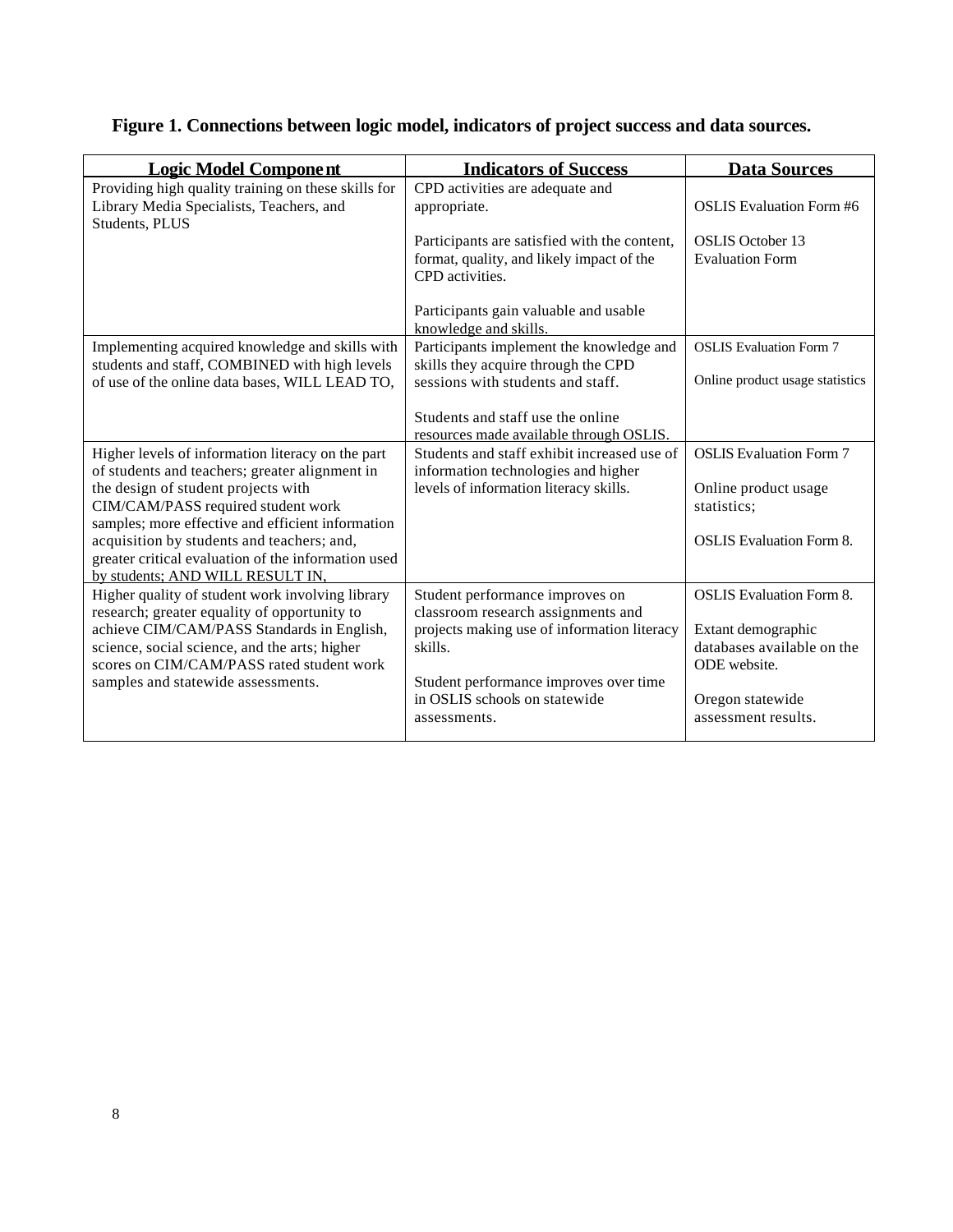#### **TLCF Program Requirements**

One requirement for a TLCF Project of Statewide Significance is that it serve at least one third of the landmass of the state or one third of the educational population. In addition, a key priority of the program is to serve schools with the highest percentages of students in poverty and the greatest need for technology.

The purchase of a statewide license for EBSCOhost to provide free access to all schools in Oregon certainly fulfills this requirement. In addition, the schools participating in the more intense professional development activities meet this requirement.

#### **OSLIS School Demographics: Geography and Students**

All schools in Oregon were invited to apply for the project. During this project year, OSLIS served schools in 19 of Oregon's counties representing all geographic regions of the state.

The 2000-2001 OSLIS project included 28 schools serving elementary aged students, 8 schools serving middle school aged students, and 14 school serving high school aged students. In sum, the schools serve a combined 24,000 students in ALL geographic regions of Oregon.

## **OSLIS School Demographics: Levels of Poverty**

The most accessible level-of-poverty index is the percentage of students qualifying for free or reduced lunch. An analysis of data available through the ODE under the e-rate database allows for Oregon schools to be divided into groups based on the percentage of students qualifying for free and or reduced lunch.

The proportion of students qualifying for free or reduced lunch differs considerably by the level of schooling. That is, the higher the level of schooling the lower the level of students qualifying. These overall distributions are shown in Table 1.

Table 2 shows the distribution of 2000-2001 OSLIS elementary schools by level of poverty and setting. As a whole, 2000-2001 OSLIS Elementary schools are fairly evenly split between urban/suburban settings and rural settings and are distributed more heavily on the higher end of the poverty scale (as measured by the percent of students qualifying for free or reduced lunch).

Table 3 shows the distribution of 2000-2001 OSLIS middle schools by level of poverty and setting. The small number of schools make comparisons to the state as a whole difficult. Again, at the middle school level, OSLIS schools are evenly divided between urban/ suburban and rural settings. OSLIS middle schools fall more heavily into the high end of the poverty scale than the overall state distribution.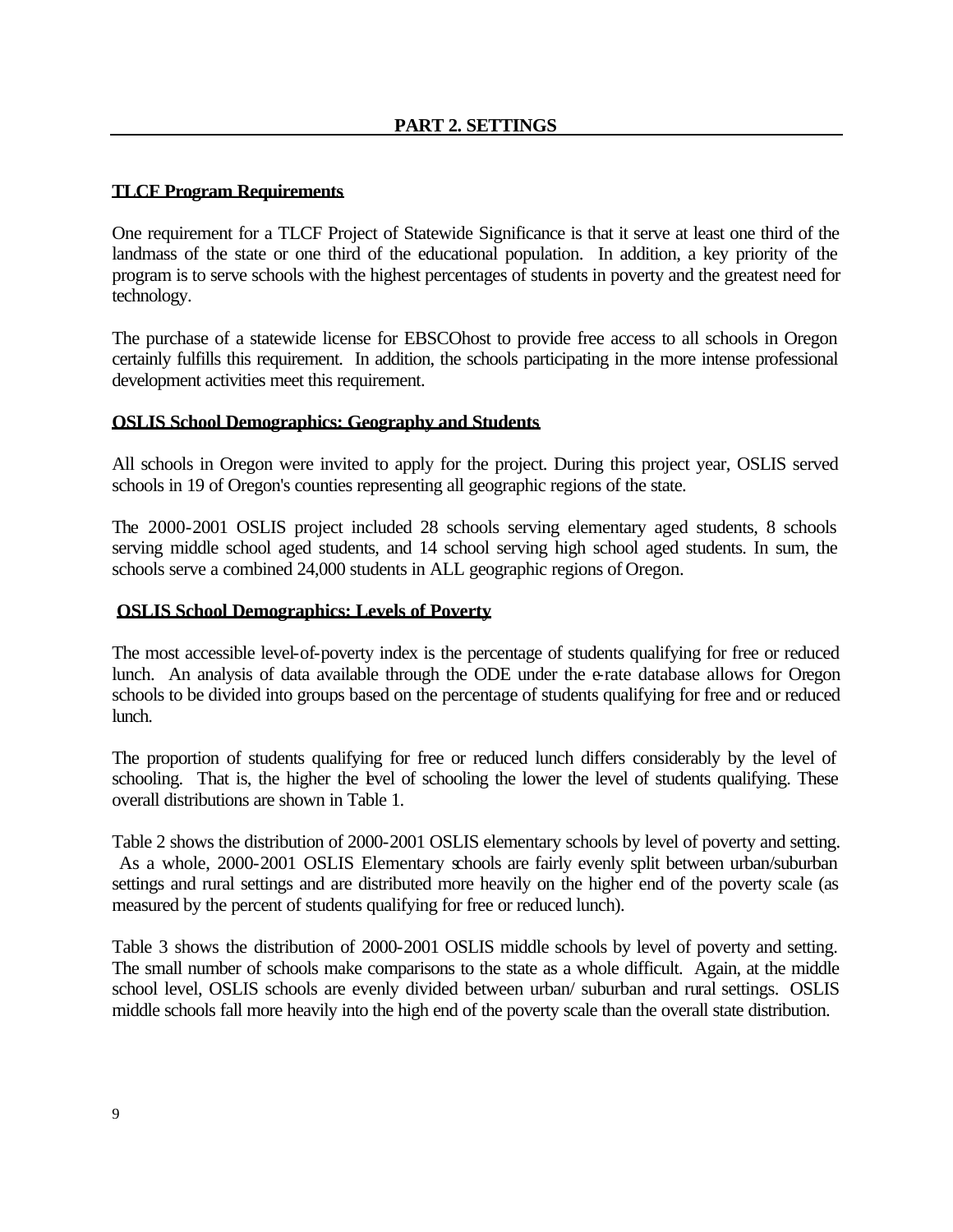**Level of Schooling Level of Poverty Elementary Middle Secondary** 0-20% Qualify for Free/Reduced Lunch 16.6% of schools 17% of schools 37.4% of schools 20-40% Qualify for Free/Reduced Lunch  $28.7\%$  of schools  $41.5\%$  of schools  $44.9\%$  of schools Over Qualify for 40%Free/Reduced Lunch 54.7% of schools  $\begin{array}{|c|c|c|c|c|} \hline 41.5\% & \hline \end{array}$  of schools 17.7% of schools **Median % of students qualifying for F/R lunch 42.41% 35.88% 25.88%**

**Table 1. Percent of students qualifying for free or reduced lunch program by level of schooling.**

## **Table 2. Percent of students qualifying for free or reduced lunch program in 2000-2001 OSLIS Elementary Schools**

| <b>Level of Poverty</b>                     | Urban/Suburban<br><b>School</b> | <b>Rural</b><br><b>School</b> | <b>Total</b>     |
|---------------------------------------------|---------------------------------|-------------------------------|------------------|
| 0-20% Qualify for<br>Free/Reduced<br>Lunch  | 3                               |                               | 4<br>$(14.3\%)$  |
| 20-40% Qualify for<br>Free/Reduced<br>Lunch |                                 | 6                             | 7<br>(25%)       |
| Over Qualify for<br>40% Free/Reduced Lunch  | 9                               | 8                             | 17<br>$(60.7\%)$ |
| <b>Total</b>                                | 13                              | 15                            | 28               |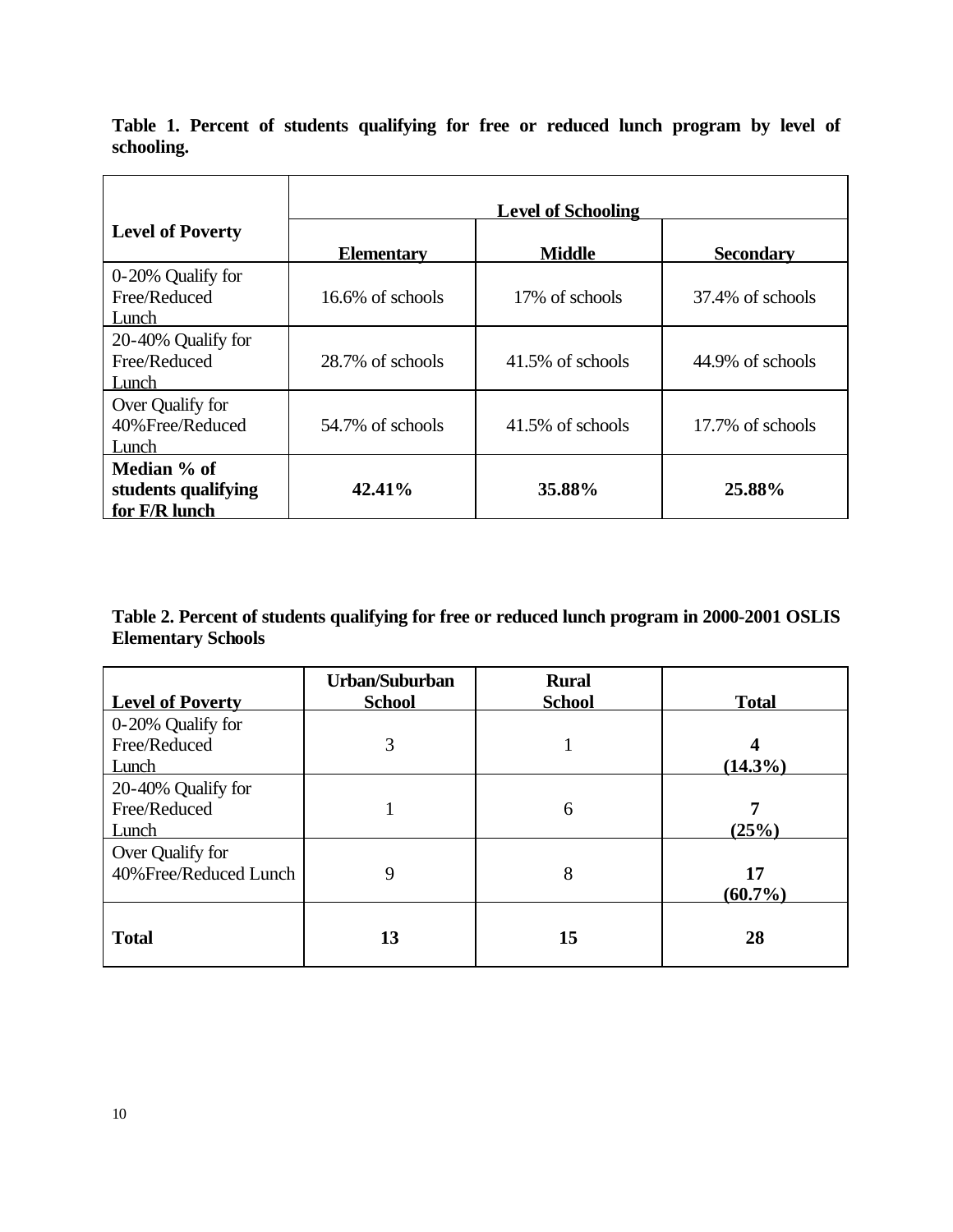| <b>Level of Poverty</b>                     | Urban/Suburban<br><b>School</b> | <b>Rural</b><br><b>School</b> | <b>Total</b>         |
|---------------------------------------------|---------------------------------|-------------------------------|----------------------|
| 0-20% Qualify for<br>Free/Reduced           |                                 |                               |                      |
| Lunch                                       |                                 |                               | $(12.5\%)$           |
| 20-40% Qualify for<br>Free/Reduced<br>Lunch |                                 |                               | $\mathbf 2$<br>(25%) |
| Over Qualify for<br>40% Free/Reduced Lunch  | 2                               | 3                             | 5<br>$(62.5\%)$      |
| <b>Total</b>                                | $\boldsymbol{4}$                | 4                             | 8                    |

**Table 3. Percent of students qualifying for free or reduced lunch program in OSLIS Middle Schools**

Table 4 shows the distribution of OSLIS high schools by level of poverty and setting. 2000-2001 participating OSLIS high schools are predominantly rural. They also tend to be distributed more heavily toward the high end of the poverty level than the state as a whole.

**Table 4. Percent of students qualifying for free or reduced lunch program in OSLIS High Schools**

| <b>Level of Poverty</b>                     | Urban/Suburban<br><b>School</b> | <b>Rural</b><br><b>School</b> | <b>Total</b>    |
|---------------------------------------------|---------------------------------|-------------------------------|-----------------|
| 0-20% Qualify for<br>Free/Reduced<br>Lunch  |                                 | 4                             | 4<br>$(28.6\%)$ |
| 20-40% Qualify for<br>Free/Reduced<br>Lunch |                                 | 5                             | 6<br>$(42.8\%)$ |
| Over Qualify for<br>40% Free/Reduced Lunch  |                                 | 3                             | 4<br>$(28.6\%)$ |
| <b>Total</b>                                | 2                               | 12                            | 14              |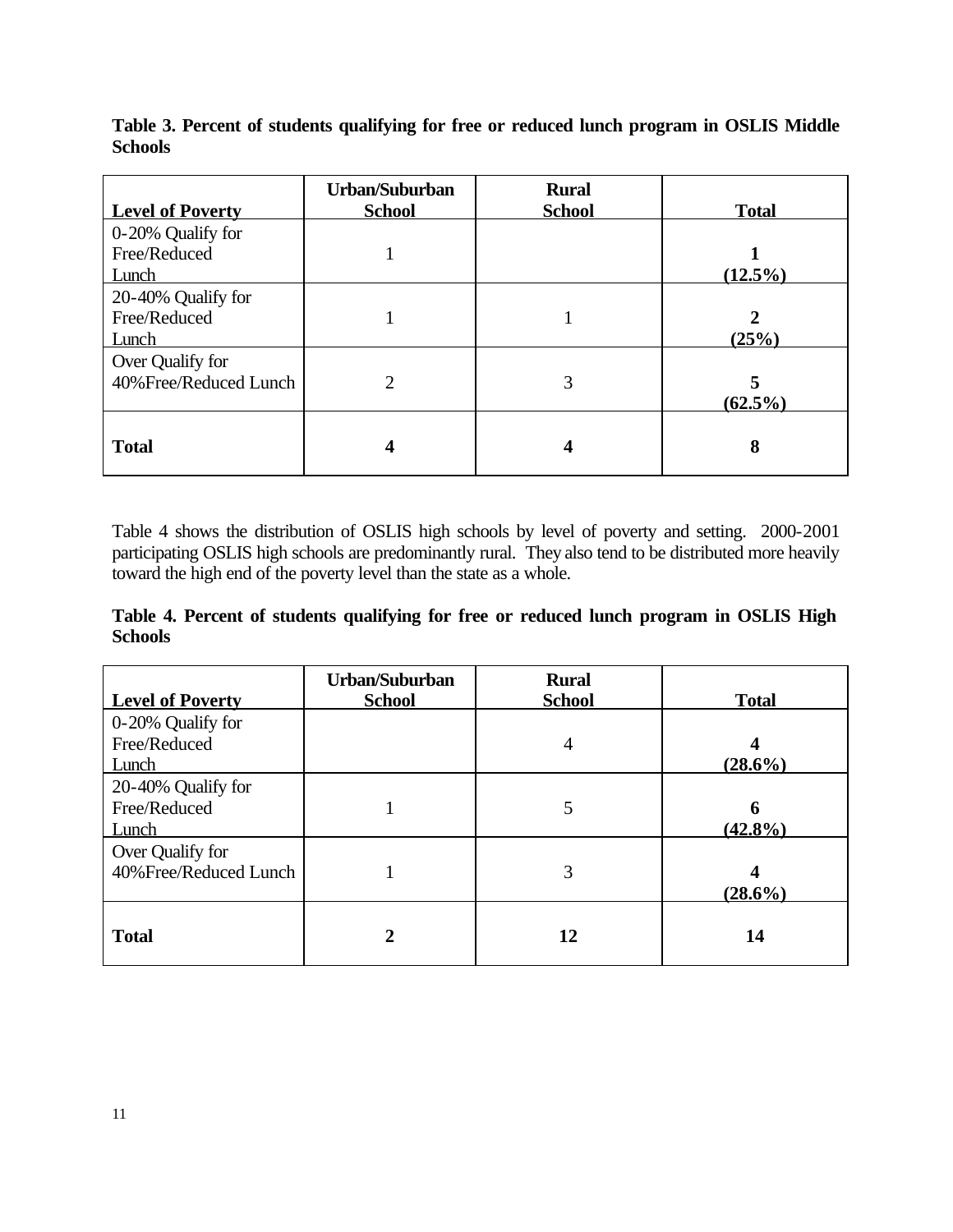## **OSLIS School Demographics: Baseline Performance on Statewide Assessments**

Summary statistics for student performance on the statewide Reading and Literature is shown in Table 5. Overall baseline performance on the Reading and Literature assessment is slightly lower for 2000- 2001 OSLIS schools than for non-OSLIS schools.

| <b>Percent of Students Meeting</b> |                   |              |
|------------------------------------|-------------------|--------------|
| & Exceeding Standards              | <b>Population</b> |              |
|                                    | <b>State</b>      | <b>OSLIS</b> |
| <b>Elementary School (Gr.5)</b>    |                   |              |
| <b>Maximum</b>                     | 100%              | 92%          |
| Average                            | 74%               | 74%          |
| Minimum                            | 22%               | 44%          |
|                                    |                   |              |
| Middle School (Gr. 8)              |                   |              |
| <b>Maximum</b>                     | 100%              | 77%          |
| Average                            | 61%               | 57%          |
| Minimum                            | 0%                | 17%          |
|                                    |                   |              |
| High School (Gr. 10)               |                   |              |
| Maximum                            | 94%               | 69%          |
| Average                            | 44%               | 43%          |
| Minimum                            | 0%                | 9%           |
|                                    |                   |              |

**Table 5. 1999-2000 Baseline Reading & Literature Performance**

## **Settings Summary**

Overall, the 2000-2001 OSLIS TLCF project has indirectly served all Oregon students through the purchase of the statewide license for EBSCOhost. In addition, more than 24,000 Oregon students in 50 schools from 19 counties were served through more intensive CPD activities.

These 24,000 students are in schools representing all geographical regions and from inner city schools to rural and remote schools.

These 24,000 students attend school of all sizes, ranging from about 100 students to more than 1350 students in districts ranging in size from 214 students to over 50,000 students. In addition to serving tradition public K-12 schools, the 2000-2001 OSLIS project served one alternative school, one private school and the Oregon School for the Deaf.

These students attended schools representing all levels of affluence, ranging from less than 5% of students qualifying for free or reduced lunch to over 88% of students qualifying for free or reduced lunch.

Overall, 1999-2000 baseline performance in OSLIS schools was slightly below the state average on the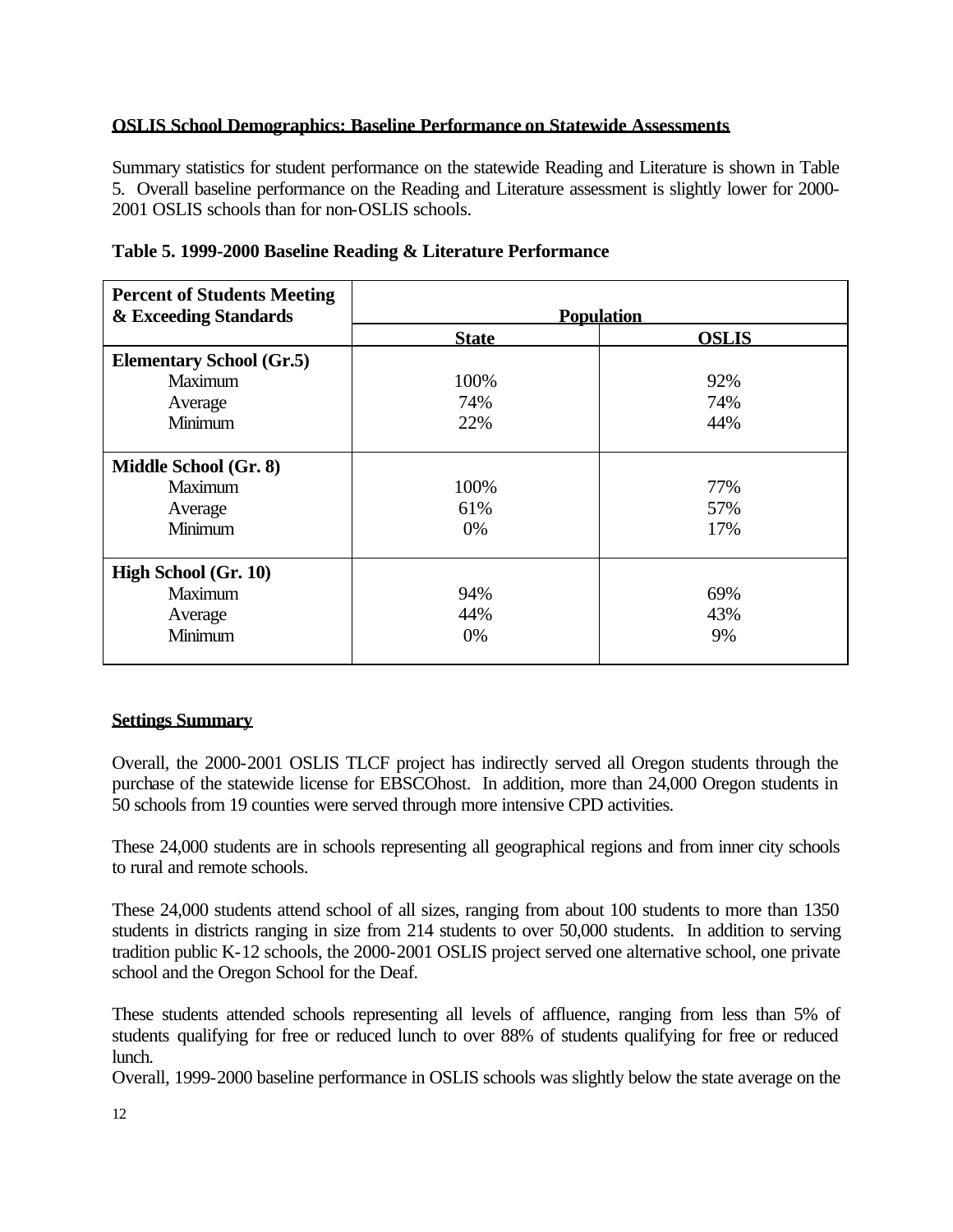Statewide Reading and Literature assessment at grades 5, 8, and 10.

This year's participants, in terms of schools, Library Media Specialists, students and staff, were by far the most diverse group yet to take part in OSLIS. They were the most diverse in terms of existing technical infrastructure, experience with on-line databases, willingness on the part of classroom teachers to collaborate, sophistication in teaching information literacy skills, and geography. This diversity will become evident in the section on implementation and to a lessor degree, outcomes.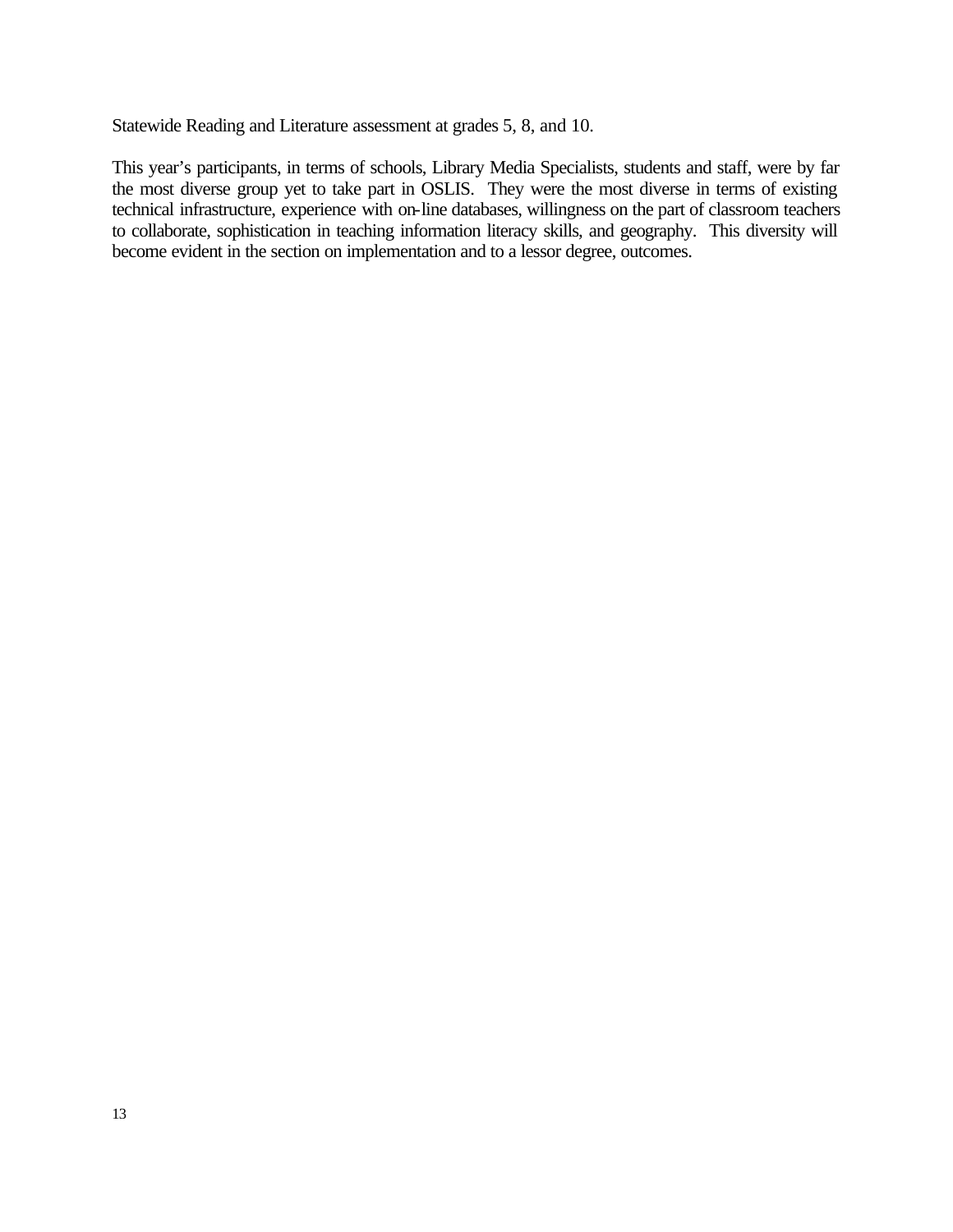The evaluation results are presented against the overall project logic model and the indicators of project success shown in Figure 1. Each section will identify the success indicators and the sources of data used to judge success. Sections include:

- **Section One** presents results for improvements in student achievement on statewide assessments and performance on library research assignments.
- **Section Two** presents results on the use of information technologies and level of information literacy skills by students and teachers.
- **Section Three** presents results on the implementation of knowledge and skills by participants in their school settings and the level of use of the online resources by participating OSLIS schools.
- **Section Four** presents results on the adequacy and appropriateness of the professional development activities, the level of participant satisfaction with the CPD activities and the knowledge and skill acquisition by participants.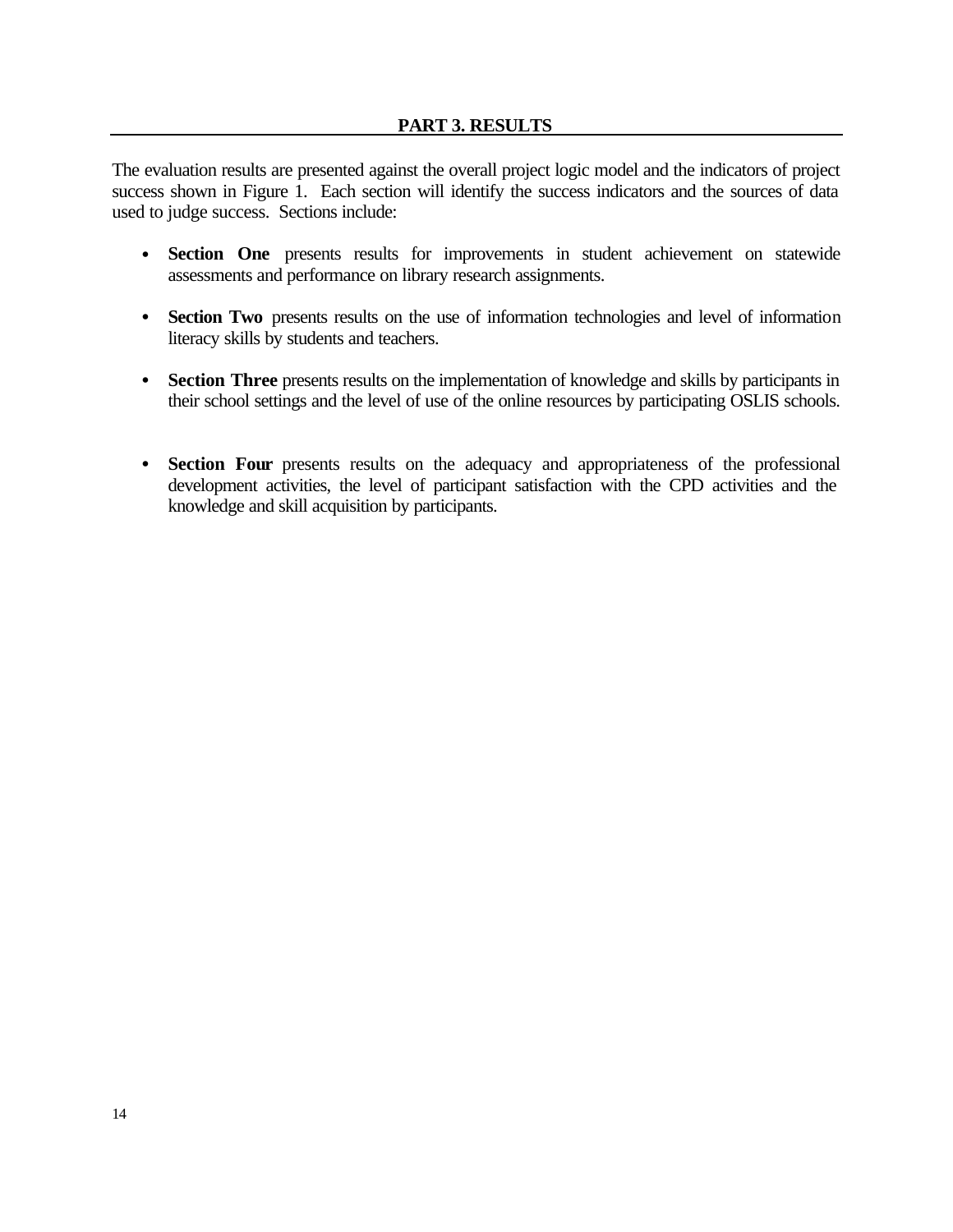## **Section 3.1. Improved Student Achievement and Performance**

Two indicators of success were identified in evaluating the impact of the 2000-2001 OSLIS project on student achievement. These included:

- 1. Student performance improves over time in OSLIS schools on statewide assessments.
- 2. Student performance improves on classroom research assignments and projects making use of information literacy skills.

In judging the success of the project in increasing student achievement in these two areas, two data sources were used. These included: statewide assessment data at the school level and OSLIS Teacher Satisfaction Form #8.

## **Performance on Statewide Assessments**

The indicator of success is that students would demonstrate improved performance on the statewide assessments.

The data sources are the *school level* results on each of the statewide assessments from 1998 through 2001. The metric used in all analyses is the total percent of students who meet or exceed the standard.

## **Analyses**

We have looked at performance on the statewide assessments from several perspectives:

- *Percentage point changes* in the mean percentage of students meeting or exceeding the standard for OSLIS schools as a group from 2000 to 2001 on the statewide assessments in Mathematics, Reading and Literature, Math Problem Solving, and Writing.
- *Comparisons* of the mean percentage of students meeting and exceeding the standard in OSLIS and Non-OSLIS schools, as groups, on the 2001 administration of the statewide assessments in Mathematics, Reading and Literature, Mathematics Problem Solving, Writing, and Science.
- *Longitudinal percentage point changes* in the mean percentage of students meeting and exceeding the standard between OSLIS and non-OSLIS schools from 1998 to 2001 in Mathematics, Reading and Literature, Math Problem Solving, and Writing.

In past years an analysis was conducted comparing the performance of students in low SES schools between OSLIS and non-OSLIS schools. Sample size does not permit such an analysis to be conducted this year. However, a comparison of all OSLIS and non-OSLIS high schools over the past several years (pooled across projects) indicates a roughly 10 percentage point difference in the percent of student meeting and exceeding the state standards. That is, about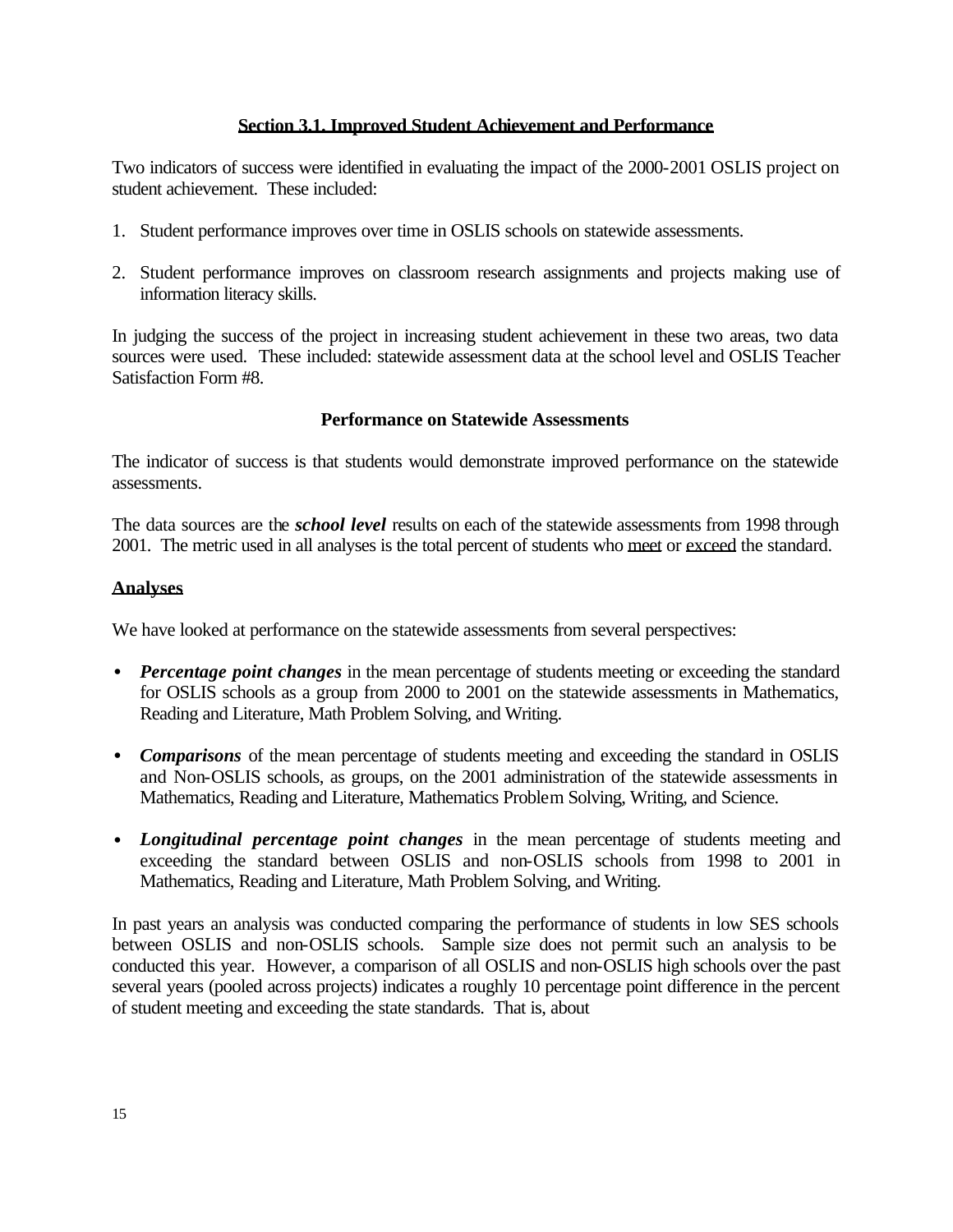|                                    |              | <b>Percent Meeting/Exceeding</b><br>the Standard |                   |
|------------------------------------|--------------|--------------------------------------------------|-------------------|
| <b>Test - Grade</b>                | 2000 Average | 2001 Average                                     | <b>Difference</b> |
| <b>Mathematics-5</b>               | 68.9%        | 71.3%                                            | $+2.4%$           |
| <b>Reading &amp; Literature -5</b> | 74%          | 75.2%                                            | $+1.2%$           |
| <b>Math Problem Solving-5</b>      | 58.4%        | 73.5%                                            | $+15.1%$          |
| Writing-5                          | 34.6%        | 26.4%                                            | $-8.2%$           |
| <b>Mathematics-8</b>               | 60.1%        | 52.1%                                            | $-8.0\%$          |
| Reading & Literature $-8$          | 57.0%        | 55.7%                                            | $-1.3%$           |
| <b>Math Problem Solving - 8</b>    | 53.3%        | 54.2%                                            | $+0.9%$           |
| <b>Writing - 8</b>                 | 38.3%        | 34.0%                                            | $-4.3%$           |
| Science-8                          | 48.7%        | 47.3%                                            | $-1.4%$           |
| <b>Mathematics - 10</b>            | 35.6%        | 38.6%                                            | $+3.0%$           |
| Reading & Literature - 10          | 45.0%        | 49.4%                                            | $+4.4%$           |
| <b>Math Problem Solving - 10</b>   | 37.5%        | 49.5%                                            | $+11.9%$          |
| Writing $-10$                      | 32.6%        | 42.9%                                            | $+10.3%$          |
| Science-10                         | 50.9%        | 54.2%                                            | $+3.3%$           |

**Table 6. Changes in Performance from 2000 to 2001 in OSLIS schools**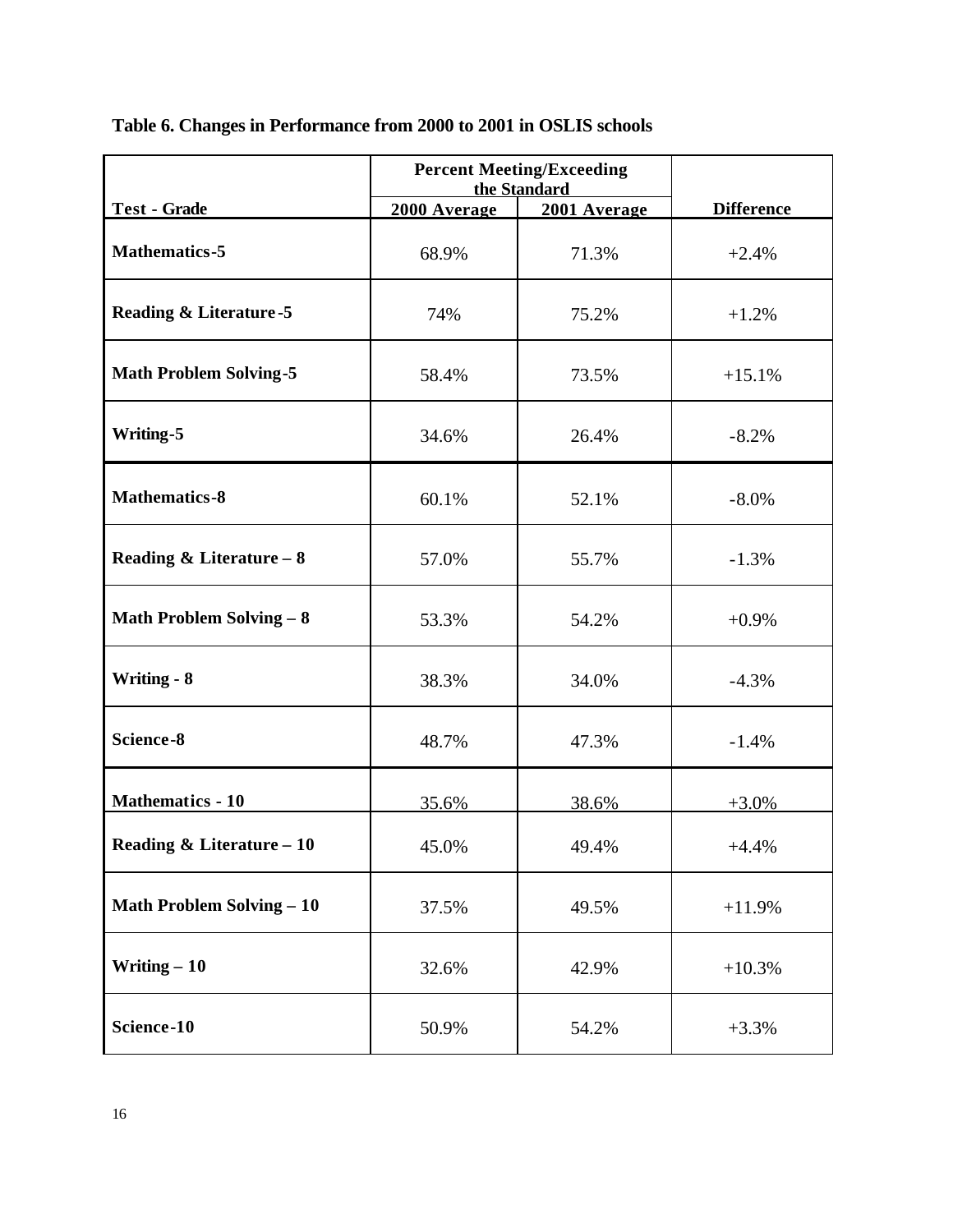10% more students in low SES OSLIS schools meet or exceed the standard that in similarly low SES schools not a part of OSLIS. This result is consistent across all five assessments and is highly significant statistically.

## **Changes in Performance from 2000 to 2001**

Table 6 presents the average percent of students meeting and exceeding the standard in OSLIS schools in 2000 and 2001 on the statewide assessments in Mathematics, Reading and Literature, Mathematics Problem Solving, Sciences and Writing, as appropriate, at grades 5, 8 and 10.

At the elementary level,  $5<sup>th</sup>$  grade students in OSLIS schools in 2001 performed slightly better than  $5<sup>th</sup>$ grade students in these same schools the previous year in all areas except writing, where performance was significantly lower. A significantly larger portion of students met or exceeded the performance standards at grade five in Math Problem Solving. The small number of elementary schools in the sample (28) calls for caution in interpreting these results, both positive and negative.

At middle school level,  $8<sup>th</sup>$  grade students in OSLIS schools in 2001 did not performed as well as  $8<sup>th</sup>$ grade students in these same schools the previous year on any of the statewide assessments. The small sample size at grade 8 (8 schools) does not allow statistical analyses to be performed. This small number of schools calls for caution in interpreting these results. For example, if one used a three-year average (1998-2000) as baseline rather than just 2000 results, performance would have greatly increased in Mathematics, Reading and Literature and Math Problem Solving.

At the high school level,  $10<sup>th</sup>$  grade students in OSLIS schools in 2001 performed slightly better than  $10<sup>th</sup>$  grade students in these same schools the previous year on the statewide assessments in Reading  $\&$ Literature, Mathematics and Science. On the Writing and Math Problem Solving assessments,  $10<sup>th</sup>$ grade students in OSLIS schools in 2001 performed much better than  $10<sup>th</sup>$  grade students in these same schools the previous year The small sample size at grade 10 (14 schools) does not allow statistical analyses to be performed. This small number of schools calls for caution in interpreting these results.

Overall, students in elementary schools participating in OSLIS performed slightly better in 2001 than their counterparts in these same schools on the 2000 administration of state assessments on three of the four assessments. Students in middle schools participating in OSLIS performed slightly worse in 2001 than their counterparts in these same schools on the 2000 administration of state assessments on four of the five assessments. On a more positive note students in high schools participating in OSLIS performed slightly or much better in 2001 than their counterparts in these same schools on the 2000 administration of state assessments on all five assessments.

The small number of schools this year participating in the OSLIS TLCF project calls for caution in making any interpretations in these data.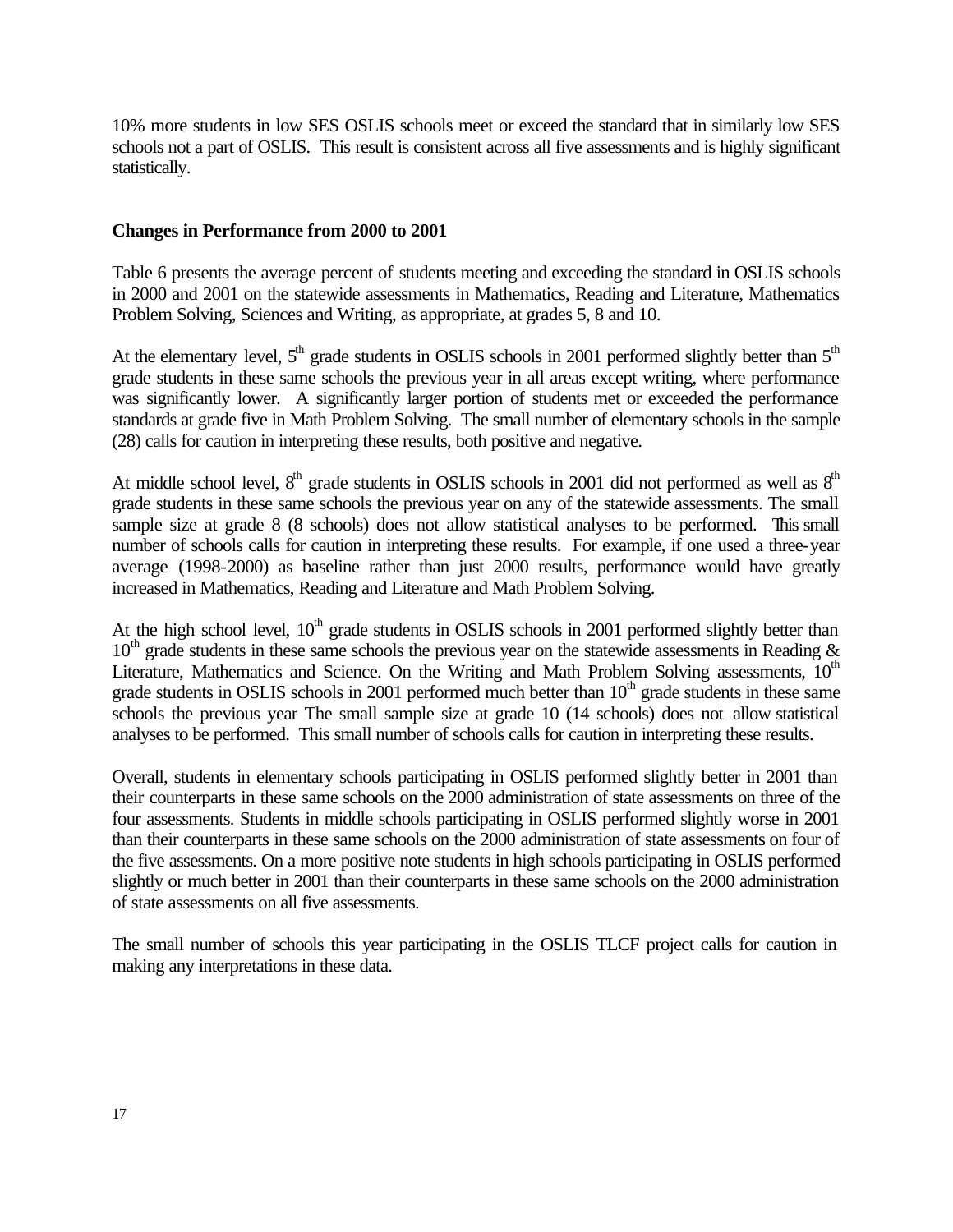|                                      |                      | <b>Percent Meeting/Exceeding the Standard</b> |                   |
|--------------------------------------|----------------------|-----------------------------------------------|-------------------|
| <b>Test - Grade</b>                  | <b>OSLIS Schools</b> | <b>Non-OSLIS Schools</b>                      | <b>Difference</b> |
|                                      |                      |                                               |                   |
| <b>Mathematics-5</b>                 | 71.3%                | 73.8%                                         | $-2.5%$           |
|                                      | $(n=27)$             | $(n=671)$                                     |                   |
|                                      |                      |                                               |                   |
| Reading &                            | 75.2%                | 77.0%                                         | $-1.8%$           |
| Literature-5                         | $(n=27)$             | $(n=670)$                                     |                   |
| <b>Math Problem</b>                  | 73.5%                | 73.5%                                         | $\boldsymbol{0}$  |
| Solving-5                            | $(n=27)$             | $(n=664)$                                     |                   |
|                                      |                      |                                               |                   |
| Writing-5                            | 26.4%                | 32.4%                                         | $-6.0\%$          |
|                                      | $(n=27)$             | $(n=664)$                                     |                   |
|                                      |                      |                                               |                   |
| <b>Mathematics-8</b>                 | 52.1%                | 52.1%                                         | $\overline{0}$    |
|                                      | $(n=7)$              | $(n=296)$                                     |                   |
|                                      |                      |                                               |                   |
| <b>Reading &amp; Literature</b>      | 55.7%                | 59.3%                                         | $-3.6%$           |
| $-8$                                 | $(n=7)$              | $(n=296)$                                     |                   |
|                                      | 54.2%                | 52.2%                                         | $+2.0%$           |
| <b>Math Problem</b><br>$Solving - 8$ | $(n=6)$              | $(n=285)$                                     |                   |
|                                      |                      |                                               |                   |
| <b>Writing - 8</b>                   | 34.0%                | 33.0%                                         | $+1.0%$           |
|                                      | $(n=6)$              | $(n=285)$                                     |                   |
|                                      |                      |                                               |                   |
| Science-8                            | 47.3%                | 58.3%                                         | $-11.0%$          |
|                                      | $(n=7)$              | $(n=292)$                                     |                   |
|                                      |                      |                                               |                   |
| <b>Mathematics - 10</b>              | 38.6%                | 32.9%                                         | $+5.7%$           |
|                                      | $(n=14)$             | $(n=187)$                                     |                   |
|                                      |                      |                                               |                   |
| Reading & Literature                 | 49.4%                | 44.6%                                         | $+4.8%$           |
| $-10$                                | $(n=14)$             | $(n=187)$                                     |                   |
| <b>Math Problem</b>                  | 49.4%                | 44.8%                                         | $+4.6%$           |
| $Solving - 10$                       | $(n=14)$             | (174)                                         |                   |
|                                      |                      |                                               |                   |
| Writing - 10                         | 42.9%                | 40.9%                                         | $+2.0%$           |
|                                      | $(n=14)$             | $(n=180)$                                     |                   |
|                                      |                      |                                               |                   |
| Science-10                           | 54.2%                | 47.6%                                         | $+6.6%$           |
|                                      | $(n=14)$             | $(n=182)$                                     |                   |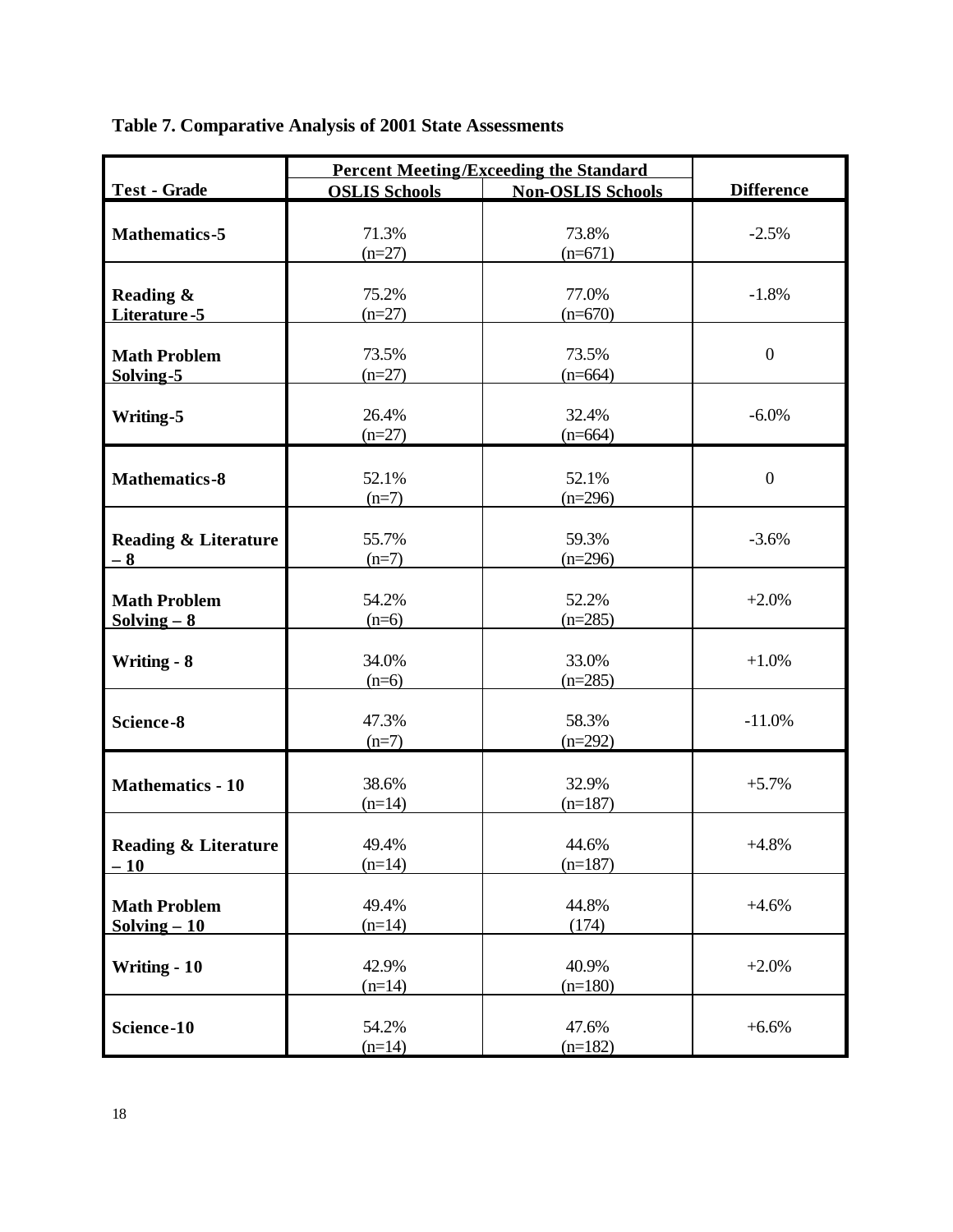## **2001 Performance Comparisons**

A second analysis was conducted to determine how the performance of students in OSLIS schools compared to the performance of students in non-OSLIS schools.

As can be seen in Table 7, results of this analysis were uneven across grade levels. On average, students in OSLIS elementary schools performed at the same level or at lower levels than students in non-OSLIS schools. At grade eight, students in OSLIS middle schools better on some assessments, and worse on other assessments than students in non-OSLIS schools. At grade 10, however, students in OSLIS high schools consistently outperformed students in non-OLSIS schools. The small number of schools this year and the reduction in definable difference in an intervention between OSLIS and non-OSLIS schools calls for caution in making any interpretations in these data.

## **Longitudinal Results**

A longitudinal analysis of the average percent of students meeting and exceeding the standard from 1998 - 2001 in Mathematics, Reading & Literature, Math Problem Solving and Writing was also conducted as a "value added" approach to analysis. 1998 was used as a baseline as it was the first year of OSLIS. Schools are sorted into four cohorts to investigate whether any cumulative effects can be found in the statewide assessment data. The cohorts include the first 18 OSLIS pilot schools that have been involved the longest, last year's 83 OSLIS schools, this year's OSLIS schools, and all non-OSLIS schools statewide.

Table 8 presents these longitudinal results for grade eight and grade ten. While the pattern of results is not as strong at grade eight, OSLIS schools have out performed non-OSLIS schools on eight of the twelve possible comparisons. At grade 10, OSLIS schools have out performed non-OSLIS schools on all twelve possible comparisons. Differences are especially pronounced in Mathematics and Writing. In 20 out of the 24 cases (83.3%) where longitudinal comparisons were possible, schools that have been a part of OSLIS have seen greater improvement in student performance over the past four years than schools which have not been a part of OSLIS. This patter is especially strong and stable at the high school level.

#### **Summary of Statewide Assessment Results**

Did student achievement on the statewide assessments improve? This question was addressed from several perspectives. The results presented here been descriptive in nature, and no causation can explicitly be attributed to OSLIS. The following results were found:

- Changes in performance on statewide assessments from 2000 to 2001 in OSLIS schools were uneven. Elementary and middle school students showed little or no improvement except on Math problem Solving at grade 5. High school students did, however, continue to show strong performance gains.
- Again, while students in OSLIS high schools consistently out-performed their peers in non-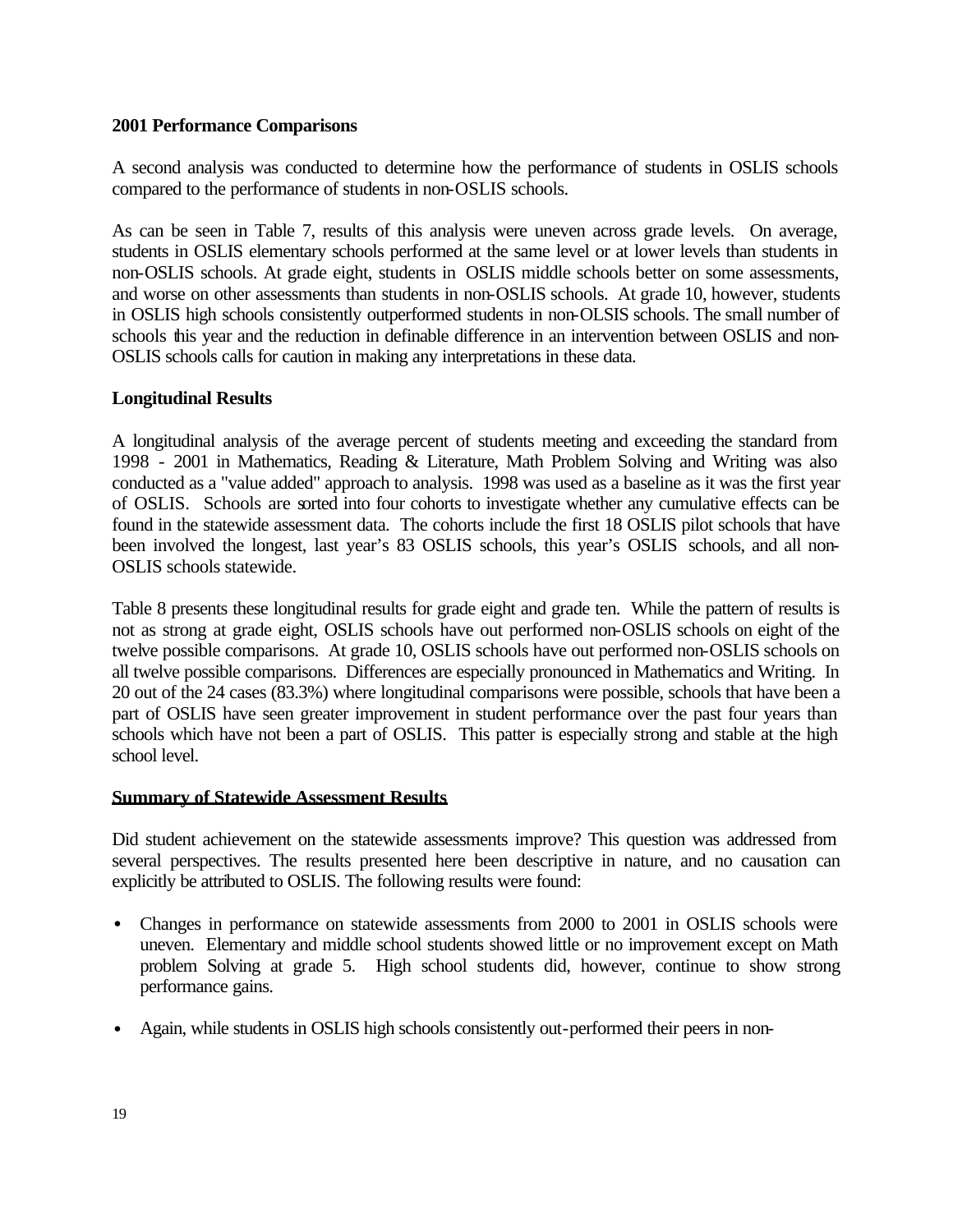| <b>Grade</b>      |             |                         | Percent of Students Meeting and Exceeding the Standard |                |
|-------------------|-------------|-------------------------|--------------------------------------------------------|----------------|
| Cohort            | Reading &   |                         | <b>Math Problem</b>                                    |                |
| Year              | Literature  | <b>Mathematics</b>      | <b>Solving</b>                                         | <b>Writing</b> |
|                   |             |                         |                                                        |                |
|                   |             | <b>Grade 8 Results</b>  |                                                        |                |
| Pre-TLCF          |             |                         |                                                        |                |
| 1998              | 52.2%       | 47.2%                   | 35.0%                                                  | 31.8%          |
| 2001              | 60.2%       | 55.0%                   | 49.8%                                                  | 36.0%          |
| <b>Change</b>     | $(+8.0\%)$  | $(+7.8\%)$              | $(+14.8\%)$                                            | $(+4.2\%)$     |
| <b>99-00 TLCF</b> |             |                         |                                                        |                |
| 1998              | 54.2%       | 48.4%                   | 41.1%                                                  | 30.3%          |
| 2001              | 60.5%       | 52.4%                   | 52.6%                                                  | 34.5%          |
| <b>Change</b>     | $(+6.3\%)$  | $(+6.0\%)$              | $(+11.5\%)$                                            | $(+4.2\%)$     |
| 00-01 TLCF        |             |                         |                                                        |                |
| 1998              | 45.6%       | 43.1%                   | 42.3%                                                  | 34.0%          |
| 2001              | 55.7%       | 52.1%                   | 54.2%                                                  | 34.0%          |
| <b>Change</b>     | $(+10.1\%)$ | $(+9.0\%)$              | $(+11.9\%)$                                            | (0)            |
| <b>Non-OSLIS</b>  |             |                         |                                                        |                |
| 1998              | 52.1%       | 47.5%                   | 37.6%                                                  | 32.6%          |
| 2001              | 59.3%       | 52.1%                   | 52.2%                                                  | 33.0%          |
| <b>Change</b>     | $(+7.2\%)$  | $(+4.6\%)$              | $(+14.6\%)$                                            | $(+0.4\%)$     |
|                   |             | <b>Grade 10 Results</b> |                                                        |                |
| Pre-TLCF          |             |                         |                                                        |                |
| 1998              | 48.4%       | 32.6%                   | 33.9%                                                  | 36.5%          |
| 2001              | 54.3%       | 46.2%                   | 54.1%                                                  | 48.3%          |
| <b>Change</b>     | $(+5.9\%)$  | $(+13.6\%)$             | $(+20.2\%)$                                            | $(+11.8\%)$    |
| <b>99-00 TLCF</b> |             |                         |                                                        |                |
| 1998              | 46.7%       | 31%                     | 29.6%                                                  | 38.2%          |
| 2001              | 51.8%       | 41.1%                   | 53.2%                                                  | 50.5%          |
| <b>Change</b>     | $(+5.1\%)$  | $(+10.1\%)$             | $(+23.6\%)$                                            | $(+12.3\%)$    |
| 00-01 TLCF        |             |                         |                                                        |                |
| 1998              | 43.3%       | 28.5%                   | 26.1%                                                  | 29.5%          |
| 2001              | 49.4%       | 38.6%                   | 49.4%                                                  | 42.9%          |
| <b>Change</b>     | $(+6.1\%)$  | $(+10.1\%)$             | $(+23.3\%)$                                            | $(+13.4\%)$    |
| <b>Non-OSLIS</b>  |             |                         |                                                        |                |
| 1998              | 40.5%       | 26.0%                   | 26%                                                    | 33.7%          |
| 2001              | 44.6%       | 32.9%                   | 44.8%                                                  | 40.9%          |
| Change            | $(+4.1\%)$  | $(+6.9\%)$              | $(+18.8\%)$                                            | $(+7.2\%)$     |

## **Table 8. Longitudinal Comparison of OSLIS and Non-OSLIS Schools**

• OSLIS schools on all of the 2001 statewide assessments, results at the  $5<sup>th</sup>$  and  $8<sup>th</sup>$  grade levels were mixed, at best.

• On average, student performance in OSLIS high schools has improved more than student performance in non-OSLIS schools over the past several years in all areas tested. Performance at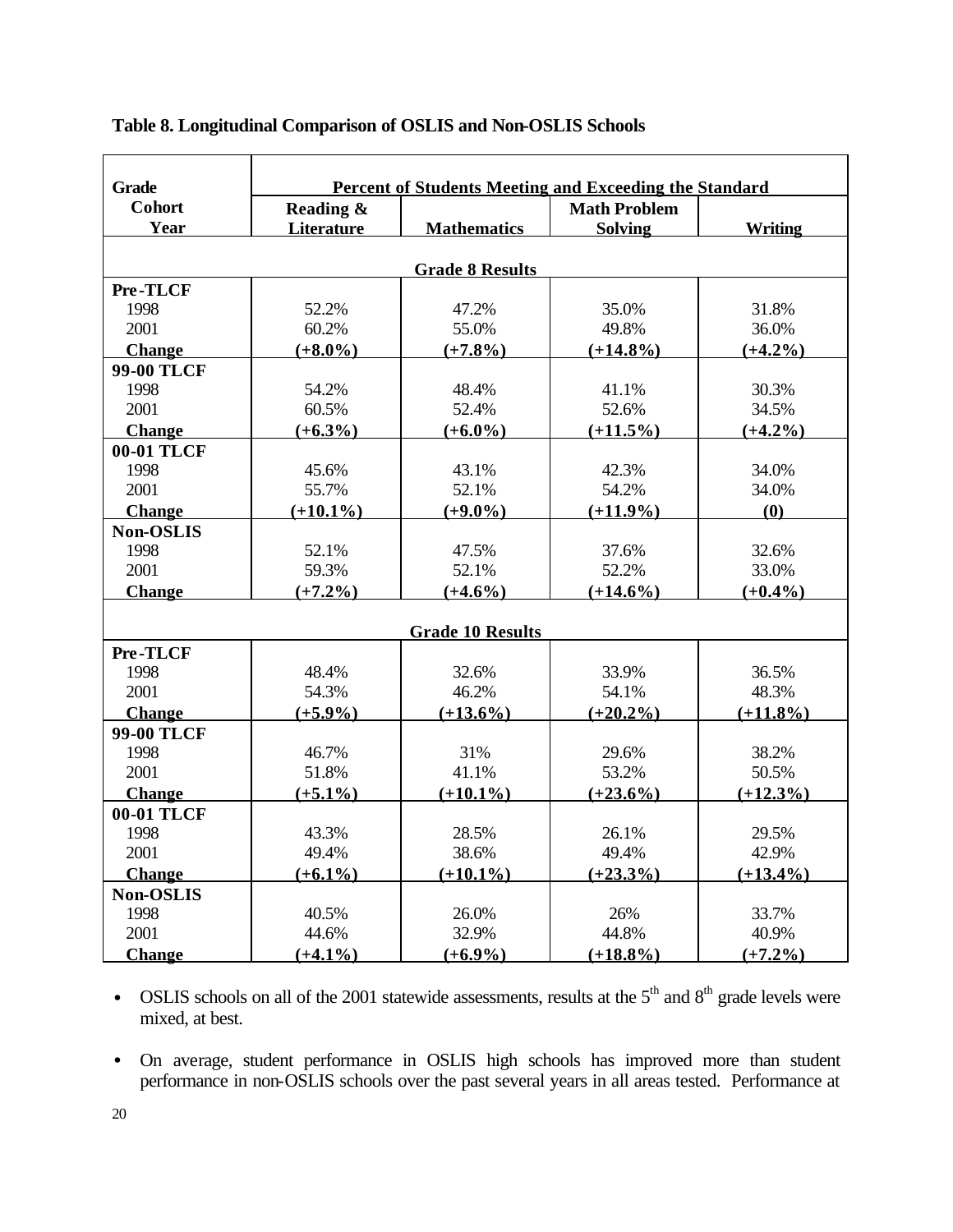the 8<sup>th</sup> grade was less consistent, though still very strong overall compared to non-OSLIS schools.

Based on these results, the answer is equivocal. Performance in OSLIS high schools continues to be strong, both from an internal-longitudinal and external-comparative standpoint. Performance at the middle school was fairly weak, both from an internal-longitudinal and external-comparative standpoint. Finally, performance at the elementary level (as measured on the  $5<sup>th</sup>$  grade assessments) was mixed from both perspectives.

Small numbers and a lack of a strong and unique school-wide intervention may have had some bearing on these results, though this would not explain the widely different results found for the participating elementary, middle and high schools. Over the past four years of evaluating the OSLIS project, results at the high school level have consistently been the strongest. It may be that the very nature of the intervention - promoting information literacy skills, the use of information technology and on-line databases – is strongest at the high school level. Gaining an answer to this question goes far beyond the bounds of this evaluation, though a growing body of evidence elsewhere would tend to support this hypothesis.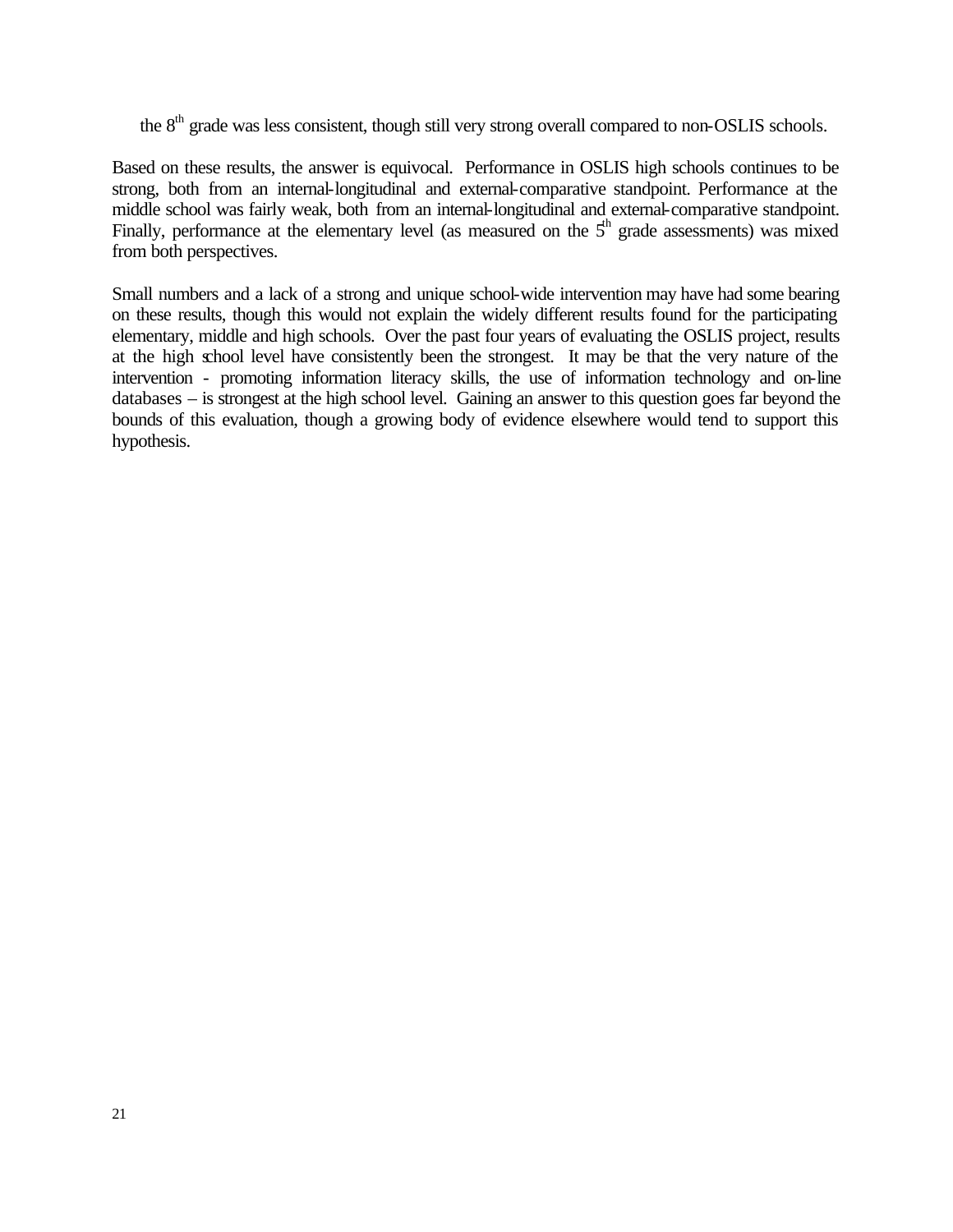## **Improvement in Student Classroom Performance**

Participating library media specialists administered a survey related to student success and improvement to teachers with whom they had collaborated on library research projects. This survey was to be completed by the teacher after students have finished a major assignment.

## **Respondents**

Eighty-one completed surveys were returned representing 25 of the 2000-2001 OSLIS schools. The judgments made by these teachers reflect the work of approximately 2,100 students.

|                           | <b>Assignment History</b>            |                                      |              |
|---------------------------|--------------------------------------|--------------------------------------|--------------|
| <b>Level of Schooling</b> | <b>Assigned</b><br><b>Previously</b> | <b>Not</b><br><b>Assigned Before</b> | <b>Total</b> |
| <b>Elementary School</b>  | 14                                   | 21                                   | 35           |
| <b>Middle School</b>      | 9                                    | 9                                    | 18           |
| <b>High School</b>        | 13                                   | 18                                   | 28           |
| <b>Total</b>              | 36                                   | 45                                   | 81           |

## **Table 9. Teacher Survey Respondents**

The students represented in this sample come from schools ranging from 105 students to 850 students. They come from a range of school settings from rural and remote schools to urban and inner-city schools. They come from schools with less than 5% of the students qualifying for free or reduced lunch to almost 80% of the students qualifying for free or reduced lunch.

Of the 81 teachers, 35 (43%) taught in elementary schools; 18 (22%) in middle schools.; and, 28 (35%) taught in high schools.

Thirty-six of the teachers (44%) had assigned the research project assessed previously, thus allowing comparisons to be made. Forty-five of the teachers had never assigned this specific project before. The data are presented in Table 9.

While small, the sample of teachers does reflect the diversity of the broader population of OSLIS schools.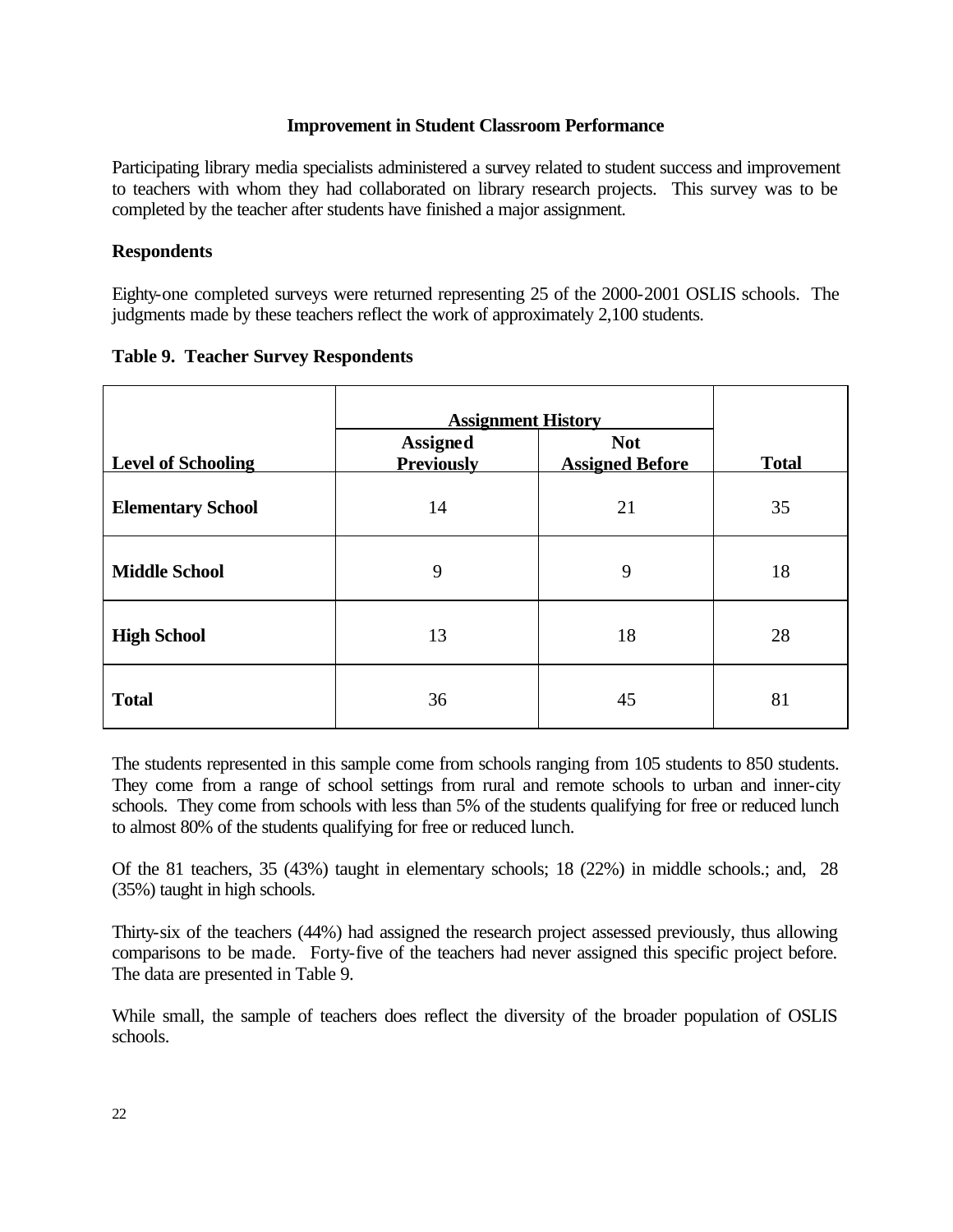## **Results**

Results for all respondents are shown in Table 10. All teachers were asked to respond to questions one through three. Teachers who had previously assigned this project were also asked to respond to questions four through 9.

Over seventy percent (72.1%) of the teachers felt that lower performing students had been successful in completing the assigned project with access to OSLIS resources. Very few (5.1%) felt that lower performing students were not successful in completing the project.

Almost three-quarters (73%) of the teachers felt that all students had been successful in completing the assigned project with OSLIS resources.

Of the teachers who had assigned the evaluated project previously, responses were overwhelmingly positive as to the effects on student performance. Over 80% felt that students had found more information than in the past and over 90% felt that students had found more relevant information than in the past. Nearly 90% felt that students had had more success in locating appropriate information than in the past.

Nearly eighty percent (79.4%) of the teachers felt that overall, the quality of the work by students on the assigned project had improved with access to the resources made available through OSLIS.

All but one of the teachers (97.7%) who had previously assigned the project being assessed indicated that student results had improved as a result of working with the library media specialist trained through the OSLIS project.

In comparing the mean responses to each question based on the level of schooling, no statistically significant differences were found between the responses of elementary, middle and high school teachers.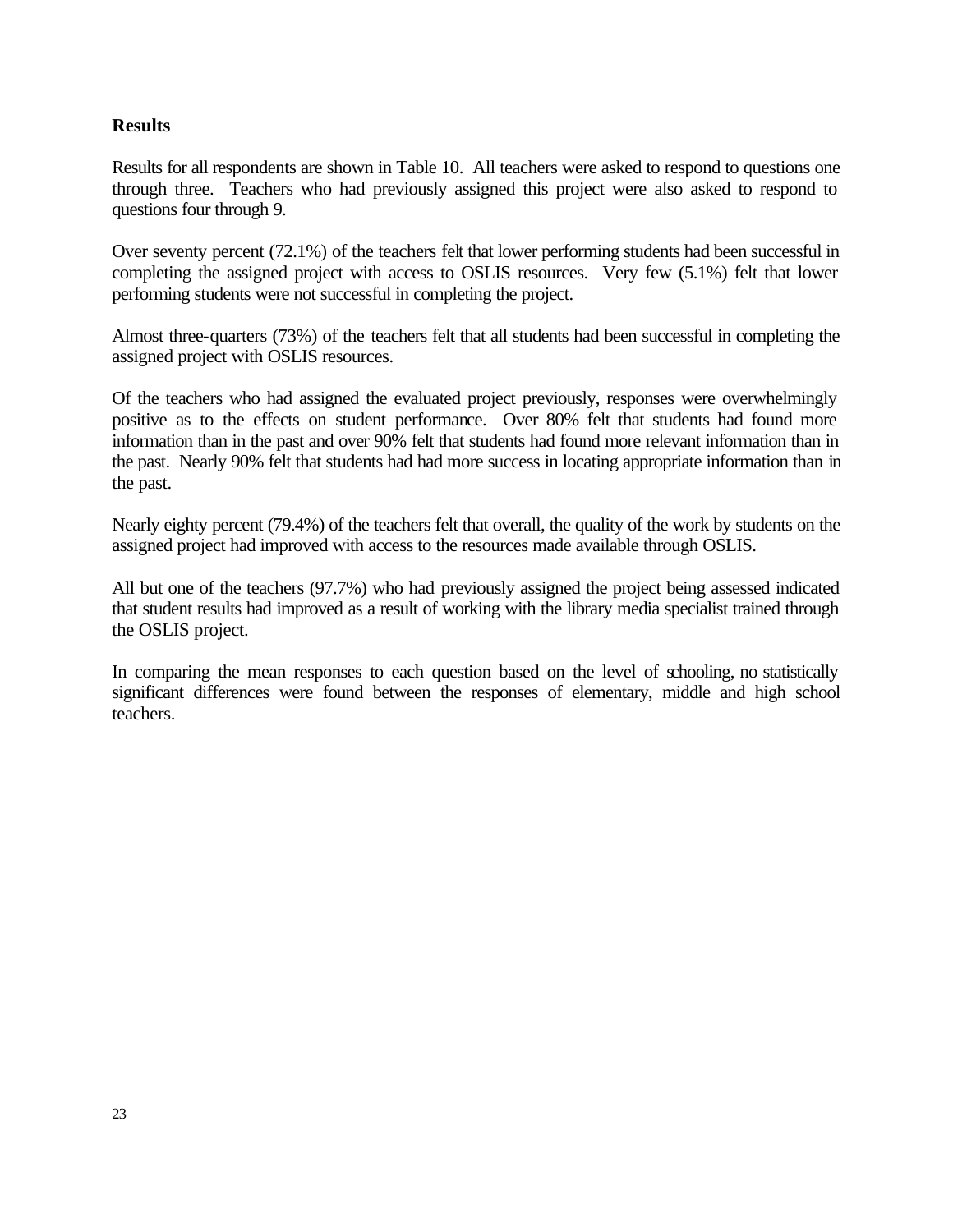## **Table 10. Overall distribution of responses**

|                                                                                       |                      |                | Frequency<br>(Percent) |            |                   |                    |
|---------------------------------------------------------------------------------------|----------------------|----------------|------------------------|------------|-------------------|--------------------|
| STATEMENT                                                                             | Strongly<br>disagree | Disagree       | Uncertain              | Agree      | Strongly<br>agree | <b>Mean</b><br>(N) |
|                                                                                       |                      |                |                        |            |                   |                    |
| 1. The online products available                                                      |                      | 3              | 9                      | 33         | 35                | 4.25               |
| through OSLIS are informative and<br>user friendly.                                   |                      | $(3.8\%)$      | (11.3%)                | $(41.3\%)$ | $(43.8\%)$        | (80)               |
| 2. Lower performing students have                                                     |                      | $\overline{c}$ | 18                     | 46         | 11                | 3.80               |
| been successful in completing this<br>project.                                        |                      | $(5.1\%)$      | $(22.8\%)$             | (58.2%)    | $(13.9\%)$        | (79)               |
| 3. All students have been                                                             |                      | 5              | 16                     | 42         | 15                | 3.86               |
| successful in completing this<br><u>project.</u>                                      |                      | $(6.4\%)$      | $(20.5\%)$             | $(53.8\%)$ | $(19.2\%)$        | (78)               |
| 4. Students found <i>more</i> information                                             |                      | 3              | 4                      | 15         | 15                | 4.14               |
| related to their project than in past<br>years.                                       |                      | $(8.1\%)$      | $(10.8\%)$             | $(40.5\%)$ | $(40.5\%)$        | (37)               |
| 5. The information students found                                                     |                      | $\overline{c}$ | $\mathbf{1}$           | 20         | 12                | 4.20               |
| was <i>more relevant</i> to their project<br>than in past years.                      |                      | $(5.7\%)$      | $(2.9\%)$              | $(57.1\%)$ | $(34.3\%)$        | (35)               |
| 6. Overall, students have                                                             |                      | $\mathbf{1}$   | 3                      | 17         | 15                | 4.28               |
| experienced greater success in<br>locating information than in past<br>years.         |                      | $(2.8\%)$      | $(8.3\%)$              | $(47.2\%)$ | (41.7%)           | (36)               |
| 7. Overall the quality of work by                                                     |                      |                | $\tau$                 | 19         | 8                 | 4.03               |
| students on this project was better<br>than it has been in past years.                |                      |                | $(20.6\%)$             | $(55.9\%)$ | (23.5%)           | (34)               |
| 8. Report bibliographies include a                                                    |                      | $\overline{c}$ | 3                      | 15         | 18                | 4.29               |
| broader range of resources pertinent<br>to the topic.                                 |                      | $(5.3\%)$      | $(7.9\%)$              | $(39.5\%)$ | (47.4%)           | (38)               |
| 9. Working with the Media                                                             |                      |                | $\mathbf{1}$           | 6          | 36                | 4.81               |
| Specialist has been informative and<br>improved the results of students'<br>projects. |                      |                | $(2.3\%)$              | (14%)      | (83.7%)           | (43)               |

## **Teacher Comments**

Comments made by responding teachers are instructive as to the role the project has had in student learning and performance in the classroom.

On the positive side, teachers commented on a number of things including: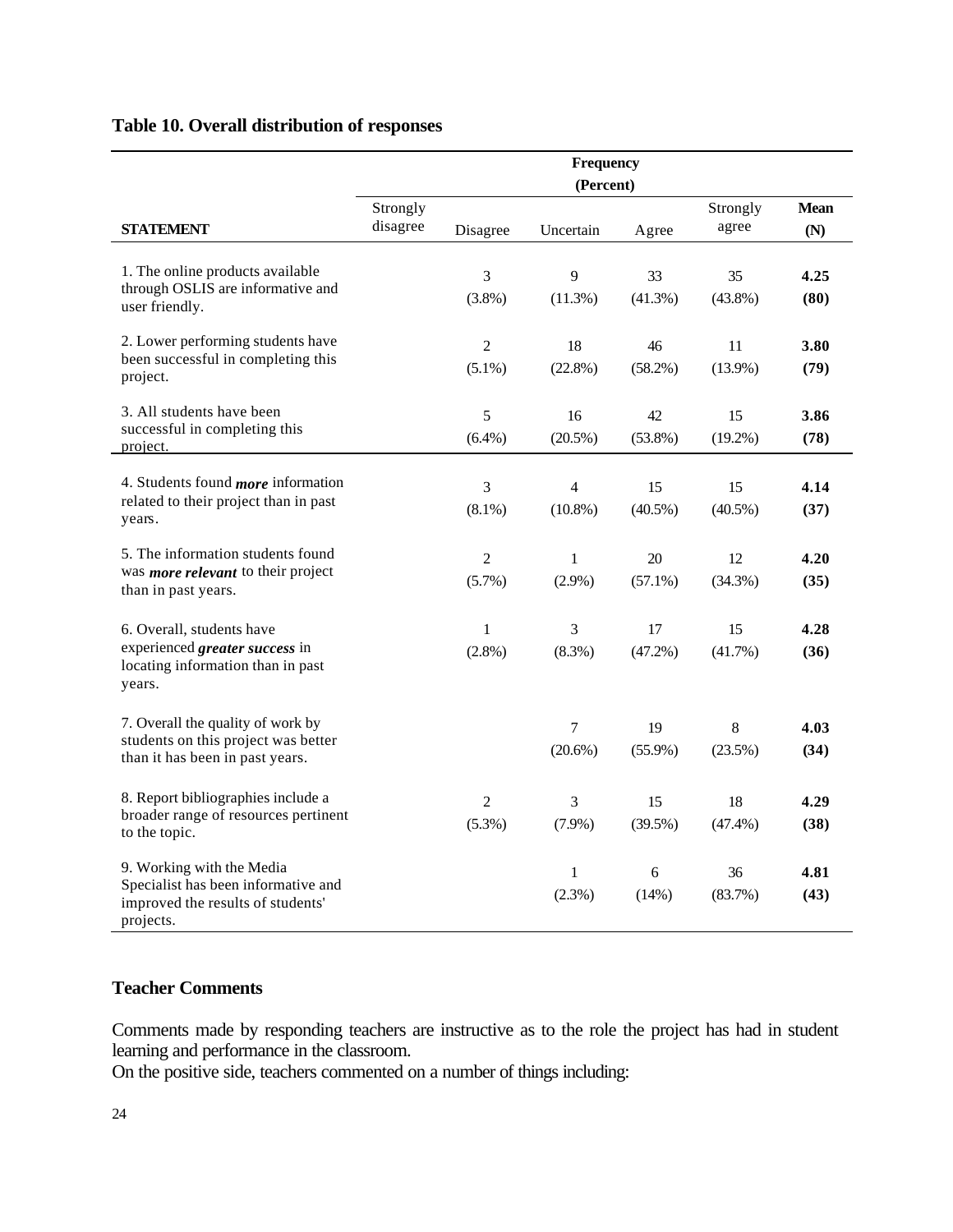- The development and use of information literacy skills
- The real-life integration of technology in teaching and learning
- The additional resources available to students
- The additional resources available to teachers in planning instruction
- The increased independence students had in directing their own work
- The success students had in finding and using information
- Ability to access resources from home

On the negative side, teachers commented on several issues, including:

- Younger students having trouble navigating the site... it is not as intuitive as the rest of the internet
- Some problems in finding materials with appropriate reading levels
- Slowness due to old and slow computers and filters
- When the internet is down, resources are not available (this is still a common problem in some remote rural areas)

## **Summary of Classroom Learning**

Did student performance on library research assignments improve? This question was addressed by asking classroom teachers to rate and summarize student success and changes in student performance. The sample of teachers indicated the following:

Students had greater success in finding more, and more relevant, information to support their projects than in the past. This success, they felt, led to higher levels of success and higher overall levels of quality in student work.

Teachers were also nearly unanimous in attributing a portion of this improvement in student performance to working with the library media specialist in planning the project, providing instruction around information technology generally, information literacy skills, and the use of the online databases made available through the project.

Did student performance improve on library research assignments? For this sample of teachers who participated in collaborative planning with library media specialists the answer is a fairly unequivocal yes. The great majority of teachers in this sample felt that student work had improved.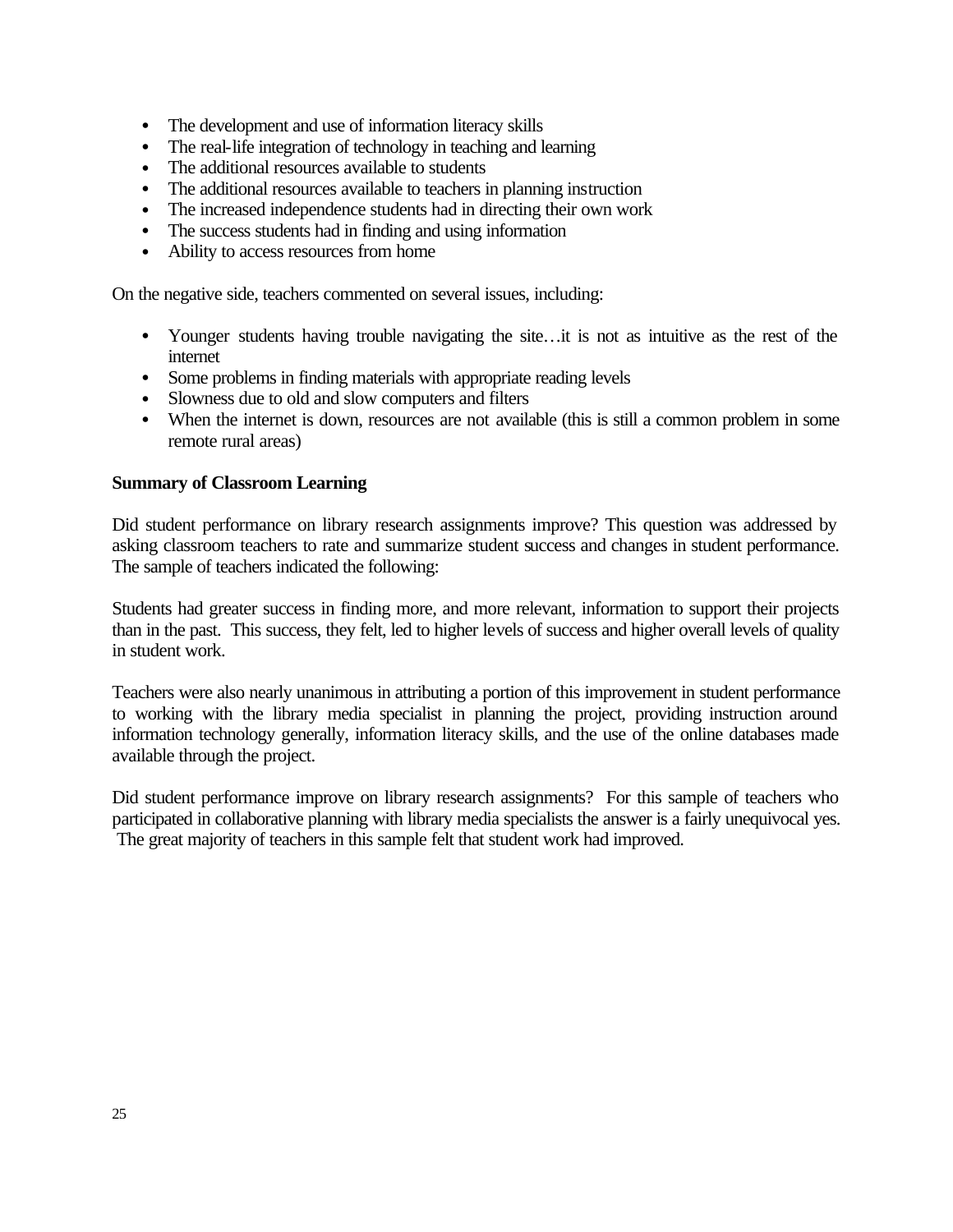## **Section 2. Use of Information Technology and Level of Information Literacy Skills**

The indicator of success identified in evaluating the project at this level was:

• Students and staff will exhibit higher levels of information literacy skills and greater use of information technologies.

In judging the success of the project in achieving this indicator two data sources were used: ratings and descriptive comments from OSLIS Evaluation Form #7 and OSLIS Evaluation Form #8.

## **Ratings of Impact on Students and Staff**

Several months after the initial workshops, participants were asked to rate the level of impact they had had on both teachers and students as a result of implementing or use the knowledge and skill they acquired at the work shop. These ratings are shown in Table 11.

## **Table 11. Overall distribution of responses on the OSLIS Impact Evaluation Form**

|                                                                                                                          | <b>Response</b>   |       |          |                      |     |  |
|--------------------------------------------------------------------------------------------------------------------------|-------------------|-------|----------|----------------------|-----|--|
| <b>Statement</b>                                                                                                         | Strongly<br>Agree | Agree | Disagree | Strongly<br>Disagree | N/A |  |
| There has been an impact on the<br>teachers I work with as a result of<br>implementing what I learned at the<br>workshop | 36.1%             | 55.6% | 8.3%     |                      |     |  |
| There has been an impact on the<br>students I work with as a result of<br>implementing what I learned at the<br>workshop | 52.8%             | 44.4% |          | 2.8%                 |     |  |

None of the respondents strongly disagreed with the two statements.

- About 9 out of 10 respondents (91.7%) indicated observing positive impacts on the teachers they worked with as a result on implementing what they had learned at the workshops.
- All but one respondent (97.2%) indicated observing positive impacts on the students they worked with as a result on implementing what they had learned at the workshops.

## **Observed Changes in Student and Teacher Behaviors**

Two sources of data provide evidence on information literacy. First, the follow-up impact evaluation form asks Library Media Specialists to describe the kinds of impact their activities are having on students and teachers. Second, several questions asked directly of teachers on the Teacher Satisfaction Form address issues of student information literacy skills.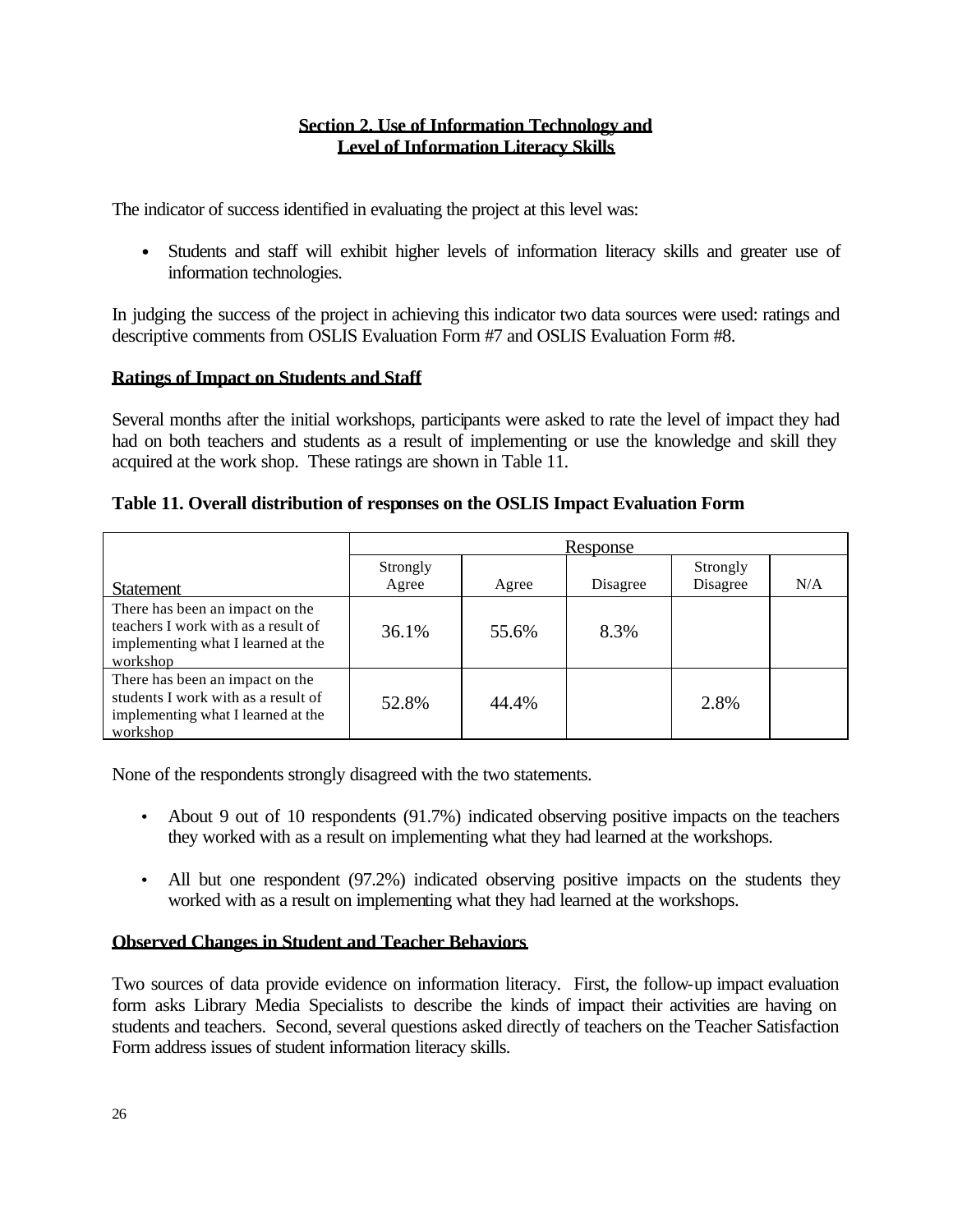## **Observed Changes in Teachers**

Respondents were specifically asked to describe any changes they had observed in teachers over the year as a result of what they had been doing to implement what they had learned to support the infusion of technology into teaching and learning.

Responses were focused primarily on their work in collaborating with the library media specialist and in using the resources for teaching and learning, though many comments do focus on more school-wide observations. Some of the observed changes included:

- Teachers are expanding the focus of projects to take advantage of the information technologies and on-line databases.
- Teachers are more receptive to working with library media specialists to incorporate the use of information technology and online resources into planning classroom assignments.
- Teachers are gaining confidence in using information technology and the online resources in general.
- Teachers are accessing the online resources more often in creating and supporting lesson plans.
- Teachers increasingly use the library media center as an extension of their classrooms.
- Teachers include units in the classroom to ready students for technology implementation in the computer lab and library.
- Teachers are more comfortable with the OSLIS Internet site and challenges when using computers and the Internet for research. Teachers are working to collaborate on projects.
- Many are willing and interested in integrating technology into their curriculum. Their confidence and knowledge has grown.
- Teachers are becoming more involved in teaching students information literary skills.
- Teachers are more willing to try to use the Internet. It has also encouraged them to learn more about other aspects of technology. Many non-users are giving it a try now. Some have even become self-sufficient with their newfound technology.

## **Observed Changes in Students**

Respondents were specifically asked to describe any changes they had observed in students over the year as a result of what they had been doing to implement what they had learned to support the infusion of technology into teaching and learning.

Responses ranged broadly, but focused primarily on improved information literacy skills. As library media specialists, this is the area most likely to be observed. Observed changes included:

27 While students and teachers are exhibiting increased use of information technologies and higher levels of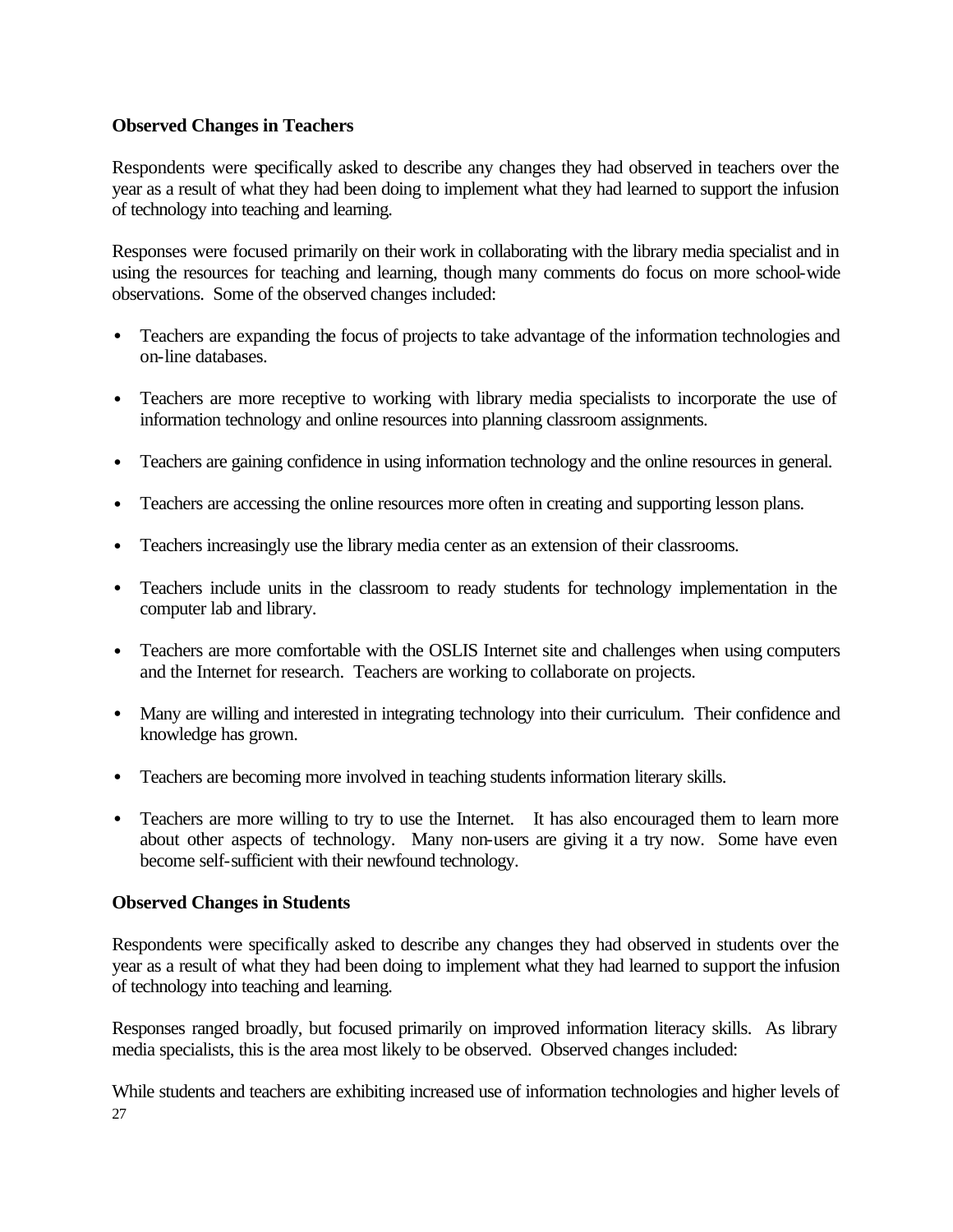information literacy in a number of ways, by and large they exhibit these behaviors in the following ways:

- Students are becoming more aware of the online resources as an alternative to the web.
- Students are becoming more adept at conducting searches.
- Students are beginning to explore a broader range of topics.
- Students are becoming more independent in conducting their research.
- Students are asking better questions.
- Students are becoming better researchers.
- Students are teaching each other how to effectively and efficiently search for and find appropriate information.
- Students are recognizing the importance of evaluating the information they find.
- Student's research is more in-depth and comprehensive.
- Students are learning to become more comfortable using computers and the Internet for research.
- Students are beginning to understand the predictability involved in technology.
- Students are learning the difference between a "source" and a "reliable source."
- Students are centering better on their topics and able to use search terms to narrow and broaden topics.
- Students are learning that information comes in many different forms.

Students are learning the value of privacy and to respect the privacy of others in cyber-space.

While these changes certainly are not universal across schools or students, these participants were clear in having observed these positive behaviors on the part of students in the context of doing library research. The diversity of observations in part reflect working with students from  $1<sup>st</sup>$  or  $2<sup>nd</sup>$  grade through seniors in high school.

Through their work, participants observed distinct changes in behavior by both students and teachers. Teachers were beginning to make more and better use of information technologies and online resources in their teaching. Students were acquiring and using more sophisticated information literacy skills. While these observed changes were not universal across schools, teachers, or students, inroads are being made.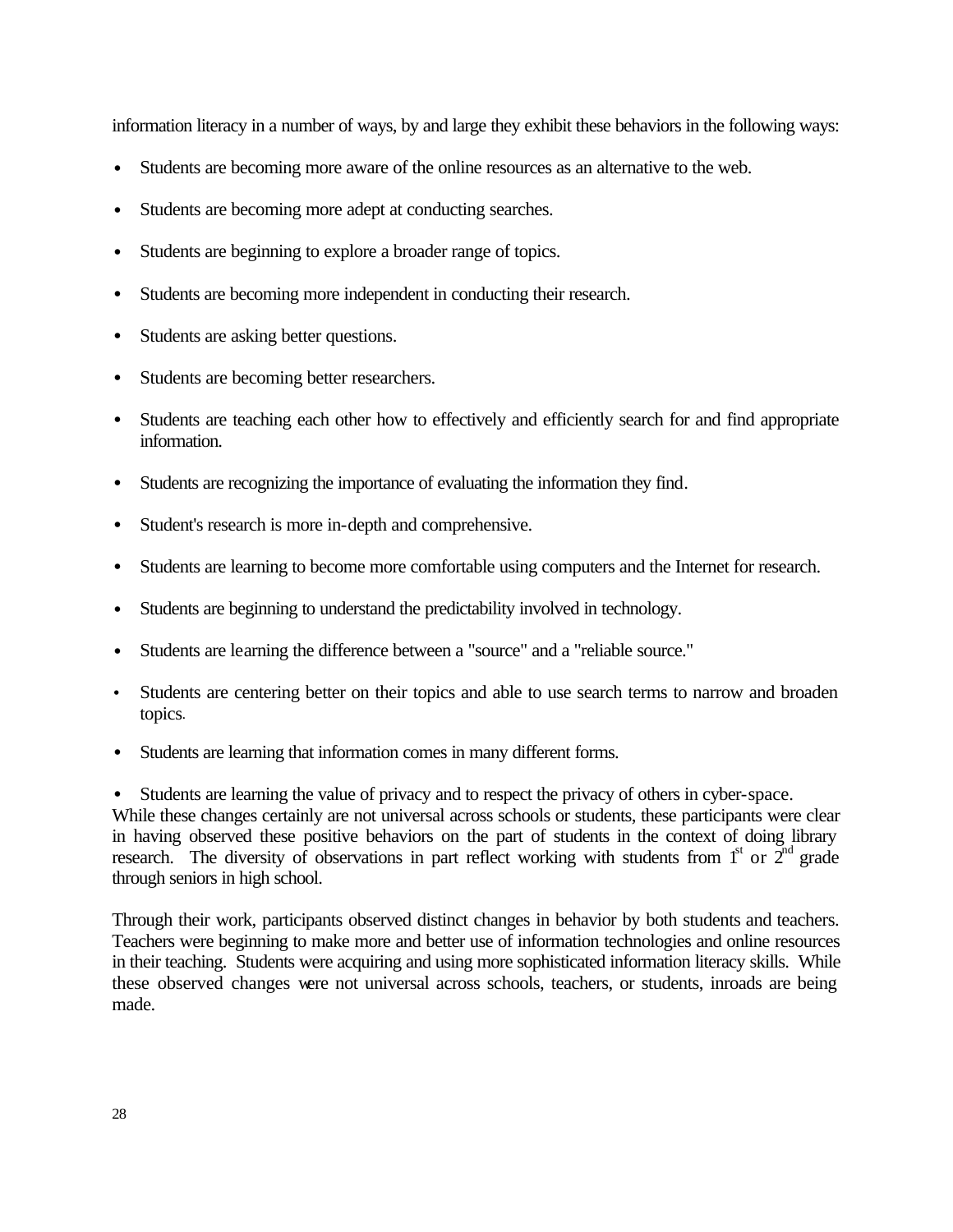## **Summary**

The evidence we have to judge whether this indicator of success has been achieved is varied, but when triangulated does support there being higher levels of information technology use and higher levels of information literacy in schools where implementation has been most successful.

Certainly variations in levels of success were evident. Major factors contributing to lower levels of success included lack of access to teacher training opportunities (time and space), technological limitations reducing the opportunities for teachers and students to use information technologies and develop information literacy skills. Two additional factors that came into play in several participating schools included resistance to use by teachers and discomfort on the part of LMS's to work collaboratively with teachers, thus decreasing opportunities for teachers and students to use information technologies and develop information literacy skills.

Participants do, however, indicate positive changes in both teachers and students as a result of implementing what they learned at the OSLIS trainings. Furthermore they are able to describe with clarity what these changes are.

This project was designed to provide teachers and students a clear focus for the use of information technologies, on-line databases and develop and use information literacy skills. Further, the participating Library Media Specialists (LMS's) were provided training on how to provide instruction and support to teachers and students in the use of these resources and skills. Participant LMS's and teachers were able to clearly articulate changes in teachers and students that would indicate this approach was fairly successful in accomplishing this outcome.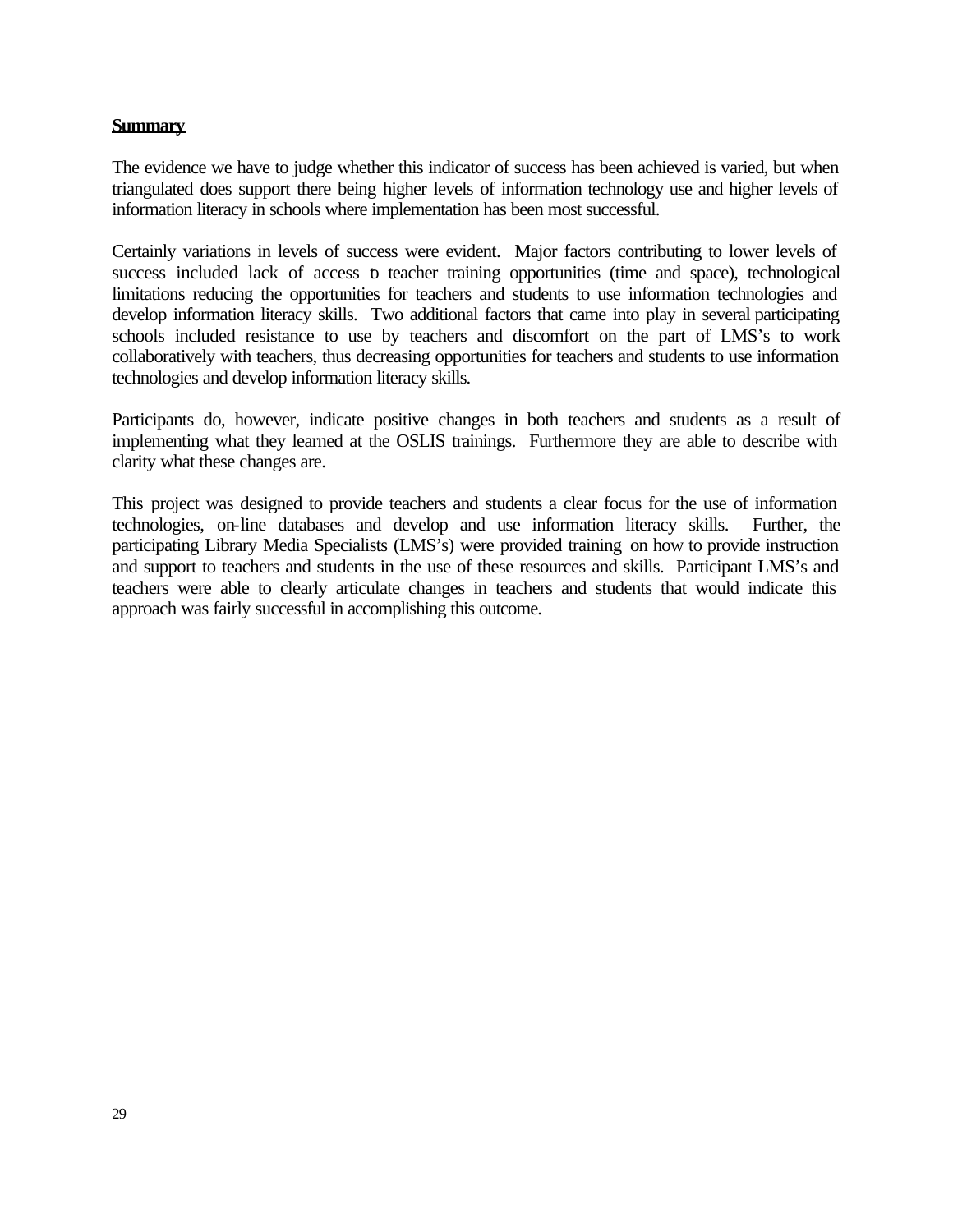## **SECTION 3.3. Implementation and Usage**

## **Implementation**

The indicator of success identified in evaluating the project in this area was:

• Participants implement the knowledge and skills they acquire through the CPD sessions with students and staff;

In judging the implementation success of the project one data source was used - OSLIS Impact Evaluation Form #7. Several months after the initial workshops, participants were asked to rate the degree to which the workshop had provided them with useful knowledge and skills, based on their experiences at their school. They were also asked to rate the degree to which they had been able to implement or use the knowledge and skill they acquired at the workshop.

In addition to making subjective ratings, participants were asked to actually describe what they were doing differently with teachers and students, what they planned on doing differently in the future, what challenges they faced in implementing what they learned, and, areas in which they felt they needed additional training.

## **Ratings of Implementation**

Responses presented here are for a sample of participants who developed an approved teacher collaboration plan. A total of thirty-one participants responded to the follow-up questionnaire. The overall distribution of responses is shown in Table 12.

|  |  | Table 12. Overall distribution of responses on the OSLIS Impact Evaluation Form |
|--|--|---------------------------------------------------------------------------------|
|  |  |                                                                                 |

|                                                                                        | <u>Response</u>   |       |          |                      |      |  |
|----------------------------------------------------------------------------------------|-------------------|-------|----------|----------------------|------|--|
| <b>Statement</b>                                                                       | Strongly<br>Agree | Agree | Disagree | Strongly<br>Disagree | N/A  |  |
| At this time I think the workshop<br>provided me with useful information<br>and skills | 61.1%             | 36.1% | 2.8%     |                      |      |  |
| I have been able to implement<br>strategies that were discussed at the<br>workshop     | 38.9%             | 58.3% |          |                      | 2.8% |  |

- Overall, 97.2% of the respondent felt that the trainings they attended provided them with useful information.
- Additionally, 97.2% of respondents indicated that they were in fact able to implement strategies they had learned at the workshops.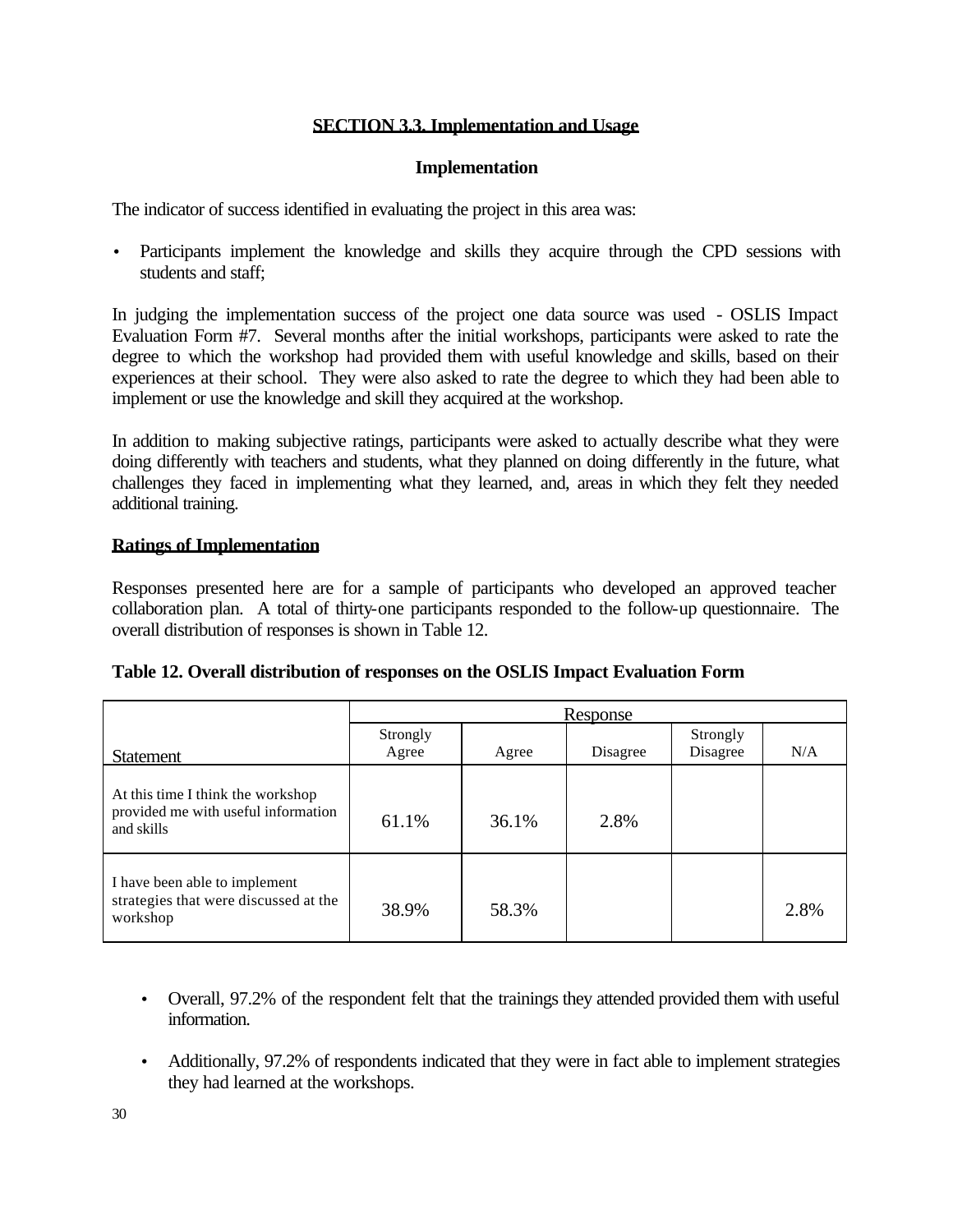## **Descriptive Comments on Activities, Changes, Challenges and Needs**

Participants provided rich descriptions of what they were doing in their schools to facilitate the infusion of technology into teaching and learning. A summary of these descriptions is presented here. Full transcripts of comments are provided in Appendix C.

## **Comments Related to Teachers**

Responses to the open-ended questions provide descriptions of activities (both in progress and planned) participants are implementing with teachers. In general, the activities with teachers had the following characteristics:

- It was multi-level, going from the general to the specific in terms of content.
- It was multi-level, going from all faculty, to small groups, to one-on-one.
- It was hands-on in that it directly involved teachers using the information technologies.
- It was content standards based in that it focused on the application of the information
- technologies and online databases to the Oregon content standards.
- It was curriculum-based in that it focused on specific applications for specific projects and assignments.
- It included both workshop instruction and self-learning through the OSLIS Tutorials

The major focus of activities with teachers involved collaboration to plan and implement classroom research projects making use of information literacy skills and information technologies. In addition, the vast majority of respondents indicated working one-on-one or with groups of teachers to familiarize them with the online resources and the OSLIS website. This included such things as how to access and search the data bases, both from the media center, their classroom (if connected) and from home. Advanced search techniques were taught to teachers so they could more effectively and efficiently search online. Teachers were instructed in how they could download a full text document and e-mail it to themselves at work or home for further use.

Many respondents indicated that they were constantly promoting the validity and reliability of the resources provided through OSLIS as an alternative to the World Wide Web. Finally, a significant portion of respondents indicated developing new websites or links off existing home pages for their school to provide easier and better access the tutorials and online resources offered through OSLIS.

In addition to describing what they were already doing with teachers, respondents were asked to describe what they planned on doing in the future. As with last year, the vast majority of responses fell into four categories.

First, participants indicated that they would continue to promote the online resources and OSLIS website as an alternative to the web. Overcoming habits on the part of teachers was described as a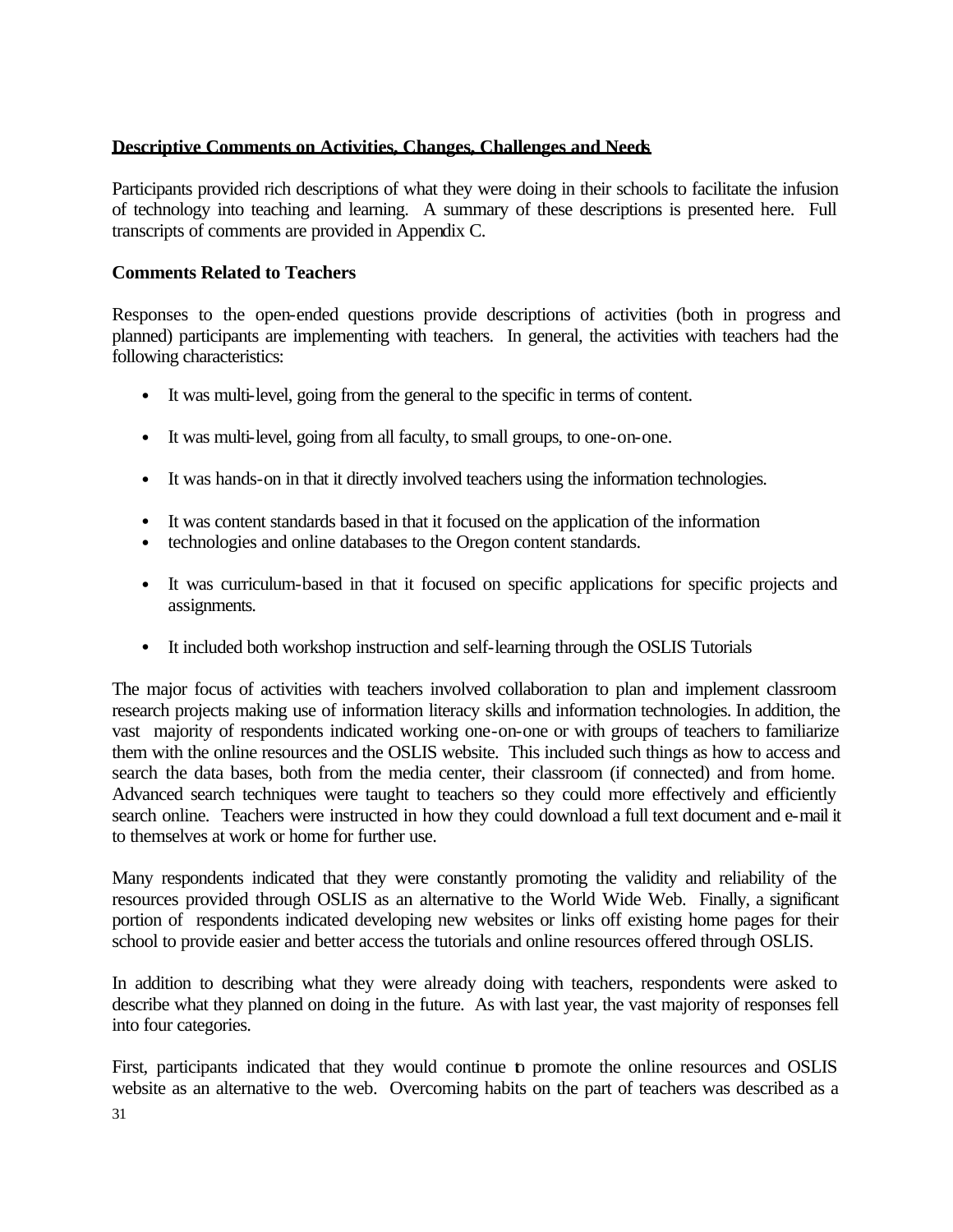major effort.

Second, participants indicated they would continue to collaborate with teachers in curriculum planning to take full advantage of what is offered through the OSLIS resources to meet the state benchmarks.

Third, participants indicated that they would continue to provide teachers with group and one-on-one support and inservice on the use of information technology, the online resources available through OSLIS and the information literacy skills need to effectively and efficiently infuse these technologies into teaching and learning.

Finally, participants indicated that they would continue to focus on technologically reluctant colleagues to build their comfort and skill levels to increase the use of information technology into their teaching and learning.

## **Comments Related to Students**

Participants indicated doing a number of things differently with students than they had in the past. Responses from this year's participants were remarkably similar in focus with responses from last year's participants.

In addition to providing intensive instruction and support to the students participating in the collaboration projects, all were providing individual and group lessons and support emphasizing the use of the online resources and the OSLIS website using information technology and advanced information literacy skills.

This instruction included such things as how to access and search the data bases, both from the media center, their classroom (if connected) and from home. Advanced search techniques were taught so they could more effectively and efficiently search online. Citing work was a major emphasis, especially at the elementary level. Students were also instructed in how they could download a full text document and email it to themselves at work or home for further use.

In addition to describing what they were already doing with students, respondents were also asked to describe what they planned on doing in the future. Responses focused on providing additional orientations, classes, and materials around four content areas. These included:

- Encouraging students to engage in more research;
- Tutoring students in research skills;
- Providing students instruction around more sophisticated search strategies; and
- Providing students instruction on how to better evaluate the information they find.

## **Implementation Challenges**

Participants were asked to identify the primary challenges they had faced in implementing what they had learned at the OSLIS workshops.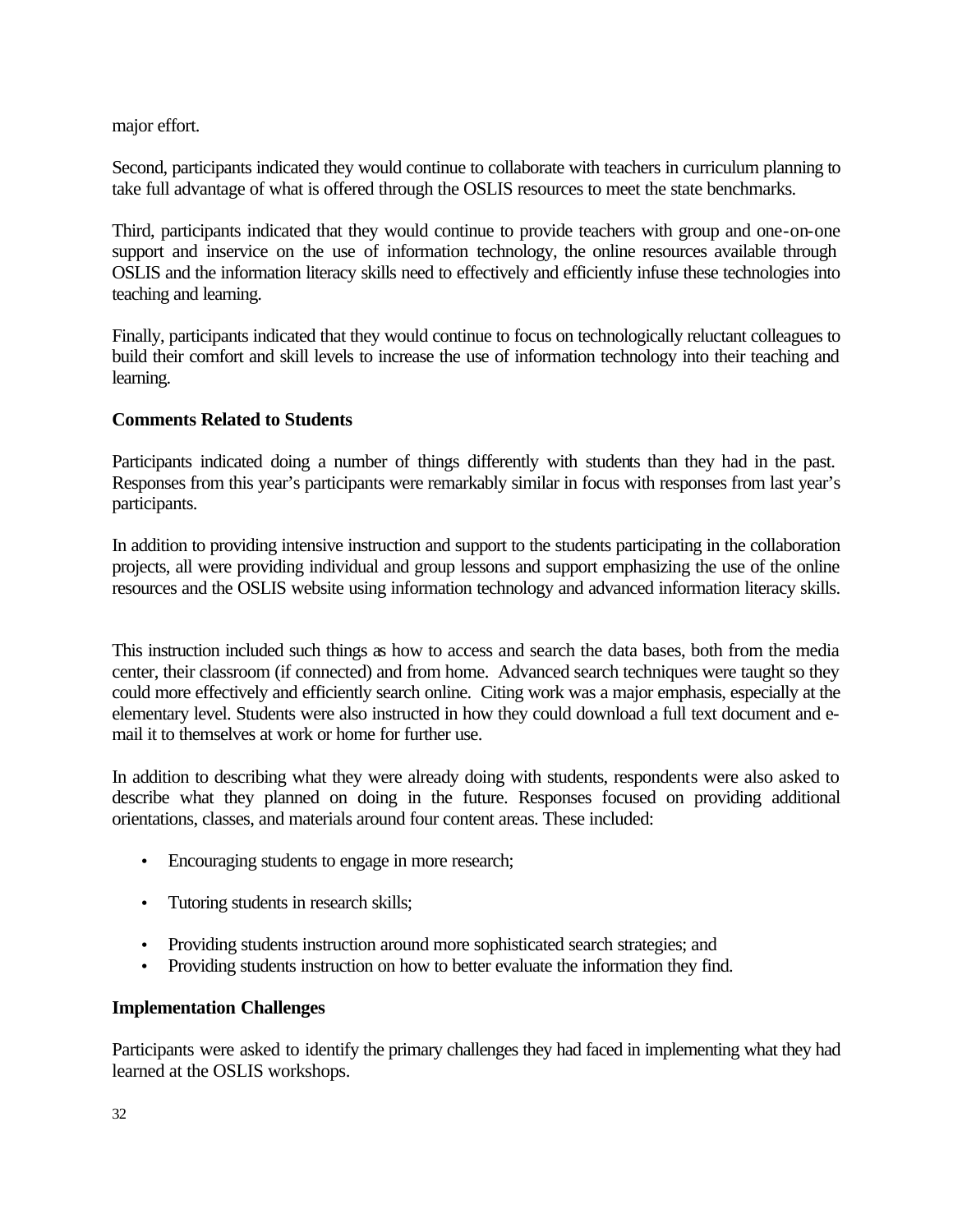Participants indicated facing several challenges in implementing what they had learned in the OSLIS workshops. While the challenges were not necessarily different in focus from last year, they did seem to be a bit more intense. Some of the challenges noted included:

- Time to work both collectively and individually with teachers. With a large number of elementary schools participating this year and a number of participants being assigned to several schools or being part-time, the logistics of finding time to meet for collaboration or provide training was a significant challenge for most respondents.
- Insufficient facilities and numbers of computers to effectively provide instruction to teachers and students to take full advantage of the resources offered through OSLIS. Again, many of the schools participating this year were definitely not on the cutting edge technologically in the state. Old, slow, few in number machines were common place.
- Technological "glitches" related to internet connections at schools and the vendor of the online databases. A number of participating schools were not networked until mid-way through the school year, or relied on 56K dial-up modem access to the internet, making efficient and reliable use of the resources problematic. With the first year of the statewide license, the on-line database vendor experienced a number of problems limiting consistent access to the resources. A significant problem was related to schools configuring the databases to their needs and then losing these settings. This was a continuing frustration for many participants.
- Again, with the inclusion of a large number of elementary schools this year, finding materials of an appropriate reading levels was often a challenge, especially at the primary grade levels. While the lexile score was useful, it may not have been used appropriately or consistently across participating schools.
- Resistance to anything new, breaking old habits and overcoming the perceptions of OSLIS being an "additional" thing to cram into an already busy schedule were obstacles to overcome during the year.

## **Summary of Implementation**

This year's participants were by far the most diverse set yet to participate in OSLIS. They were the most diverse in terms of existing technical infrastructure, experience with on-line databases, willingness on the part of classroom teachers to collaborate, sophistication in teaching information literacy skills, and geography.

These follow-up data do indicate that participants did in fact implement strategies and ideas they had acquired in the OSLIS trainings. Participants also indicated, however, that they planned to do more to further implement the goal of infusing the use of information technologies, access to online resources, and instruction around information literacy to increase student achievement. This was the case both in working with teachers and students, and at all levels of schooling - elementary, middle and high school.

The level of implementation was to some extent, however, mediated by both a new and a recurring set of challenges faced over the years in OSLIS. Principal among these again was carving out time from busy teachers schedules to provide inservice and training and collaborate to do instructional planning that takes full advantage of what is offered through OSLIS.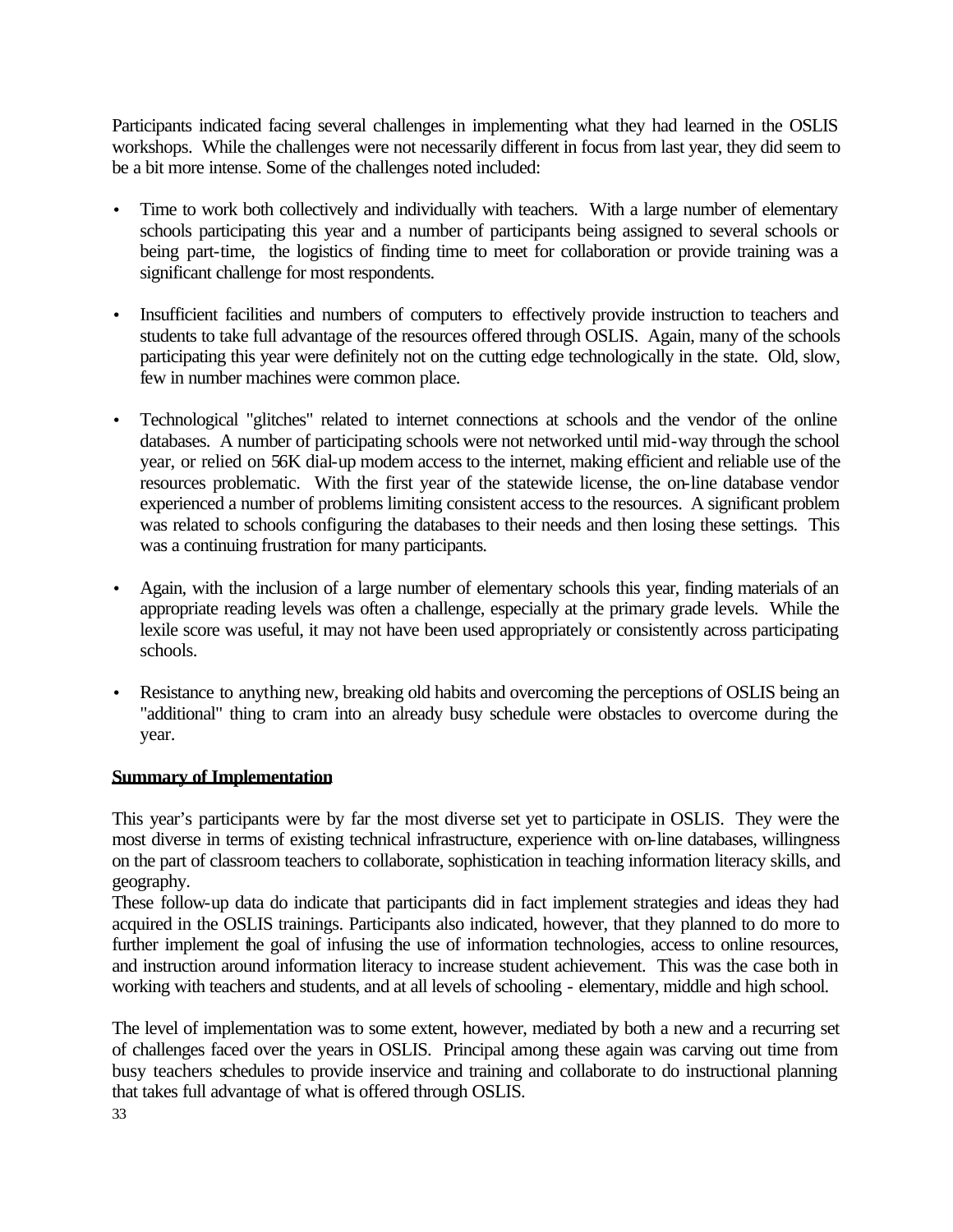Some of the other challenges were technical in nature and simply beyond the control of participants. These technological challenges do point up the importance of technology infrastructure, technology support and communication in maintaining consistent access to these resources on a school-wide basis.

This first year in working with the vendor of the statewide database license proved to be an on-going frustration to many. A combination of many factors – individual, school, district, state and vendor related – created situations that took the majority of the year to work out.

In summary, implementation was again uneven across sites and across students and teachers within sites. This has become the expected result, given time constraints on the part of teachers, different levels of receptivity to change, different levels of comfort and skills in using information technology, etc.

## **Level of Use**

One critical aspect of this TLCF project of statewide significance is the use of the online databases accessed through OSLIS. The indictor of success for the project is that:

• Students and staff use the online resources made available through OSLIS.

In the past these statistics have been a direct measure of use in OSLIS schools supported through TLCF or LSTA funds. This year, with the purchase of the statewide license for the on-line database, these statistics instead indicate statewide use. However, prior to mid to late February, use beyond OSLIS schools may have been limited due to lack of awareness of the availability of the resources and lack of training in their use. During February and March OSLIS coordinated a series of statewide training sessions which most likely increased usage statewide.

## **Summary of Use**

Evidence that students and staff are using the on-line data bases offered through OSLIS is provided through EBSCOhost statistics. Usage statistics for were available for those entering through the OSLIS (elementary, middle and high school) profiles. The main user group are those that entered when their IP address was not authenticated such as from home when a userID and password are required. These data do not include those school districts who have worked with EBSCO to create their own profiles (point of entry).

Through June, 2001 students and staff in schools entering the data base through the OSLIS web page accessed these resources nearly 175,000 times. Students and staff conducted nearly 900,000 searches and viewed nearly 600,000 abstracts and accessed over 400,000 full text articles. Students and staff in high schools have made the most extensive use of the databases. January was the most active month of use. Because we do not know specifically who these people were, and do not have access to total usage, it is very difficult to derive any meaning from these data.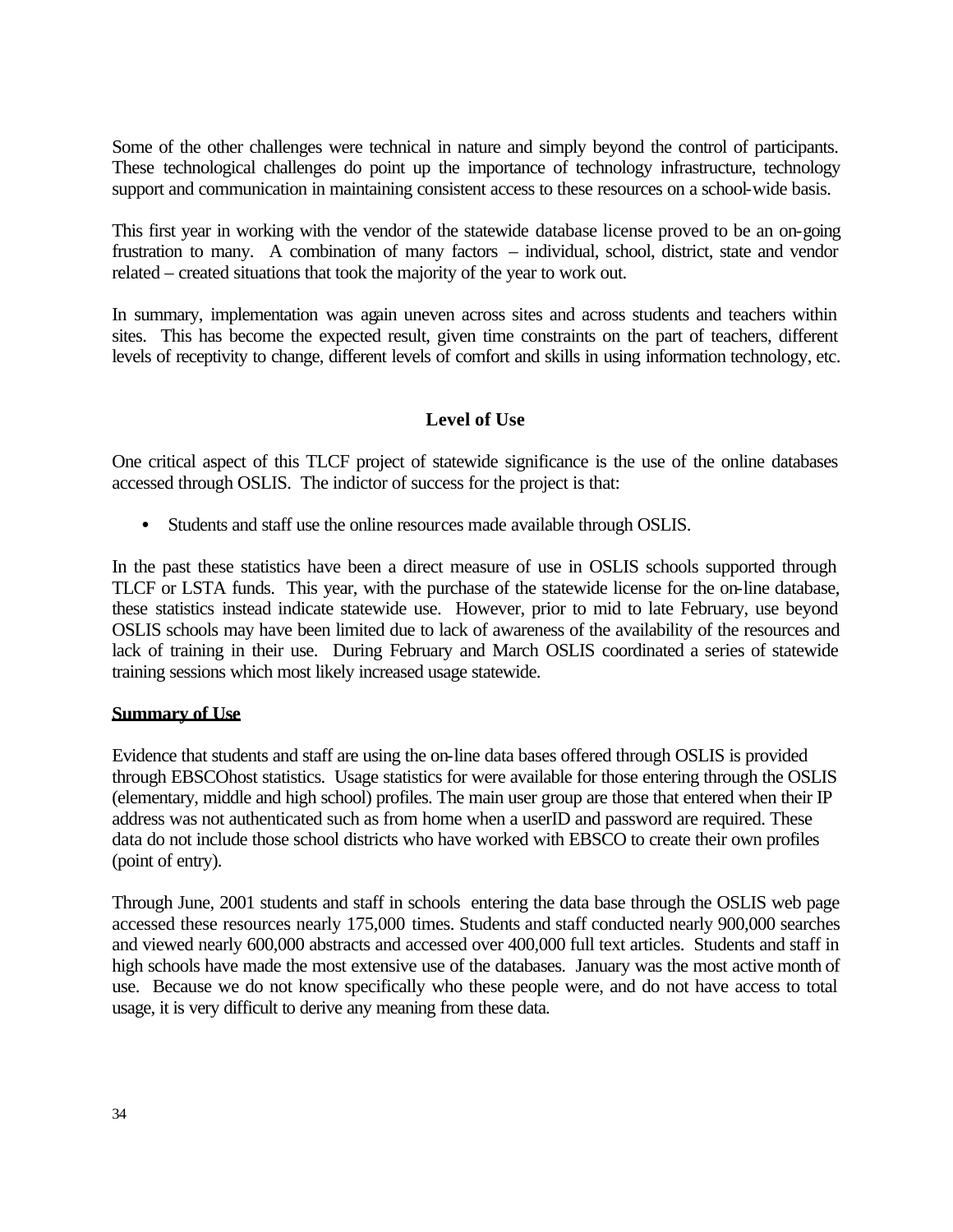## **SECTION 3.4: Quality of CPD Activities**

Three indicators of success were identified in evaluating the quality of the training activities undertaken through the project. These included:

- Training activities are adequate and appropriate.
- Participants are satisfied with the content, format, quality, and likely impact of the training activities.
- Participants will gain valuable and usable knowledge and skills through the training activities.

In judging the success of the project in providing quality training activities two data sources were used, including training evaluation forms and follow-up evaluation.

## **Appropriateness of Training Activities**

The initial professional development sessions held in Umatilla and Eugene during August of 2000 were designed to address the major issues identified by previous OSLIS participants. Ongoing evaluations identified a number of characteristics necessary to adequately and appropriately meet the initial needs of Library Media Specialists. It must be noted that the design of the project purposely included multiple sessions to address developing/emerging needs arising from implementation in school settings. The most effective direct professional development activities for Library Media Specialists had the following characteristics:

- It was clearly based on, and responsive to, the needs of the participants.
- It occurred over time...that is; it was not a one shot event.
- There was opportunity for follow-up professional development after having implemented what was learned in the school.
- It was hands-on in that the professional development activities related to using information technologies occurred using the information technologies.
- It provided lots of examples for participants to adapt and/or adopt to fit their own needs.
- It provided participants opportunities to share frustrations, challenges, and successes in an open and supportive environment.
- It was provided by peers who had credibility and practical job-a-like experiences to share.
- It was focused on "what difference it will make for students."

By implementing what we had learned in previous OSLIS projects and providing additional support materials, the professional development activities were both adequate and appropriate.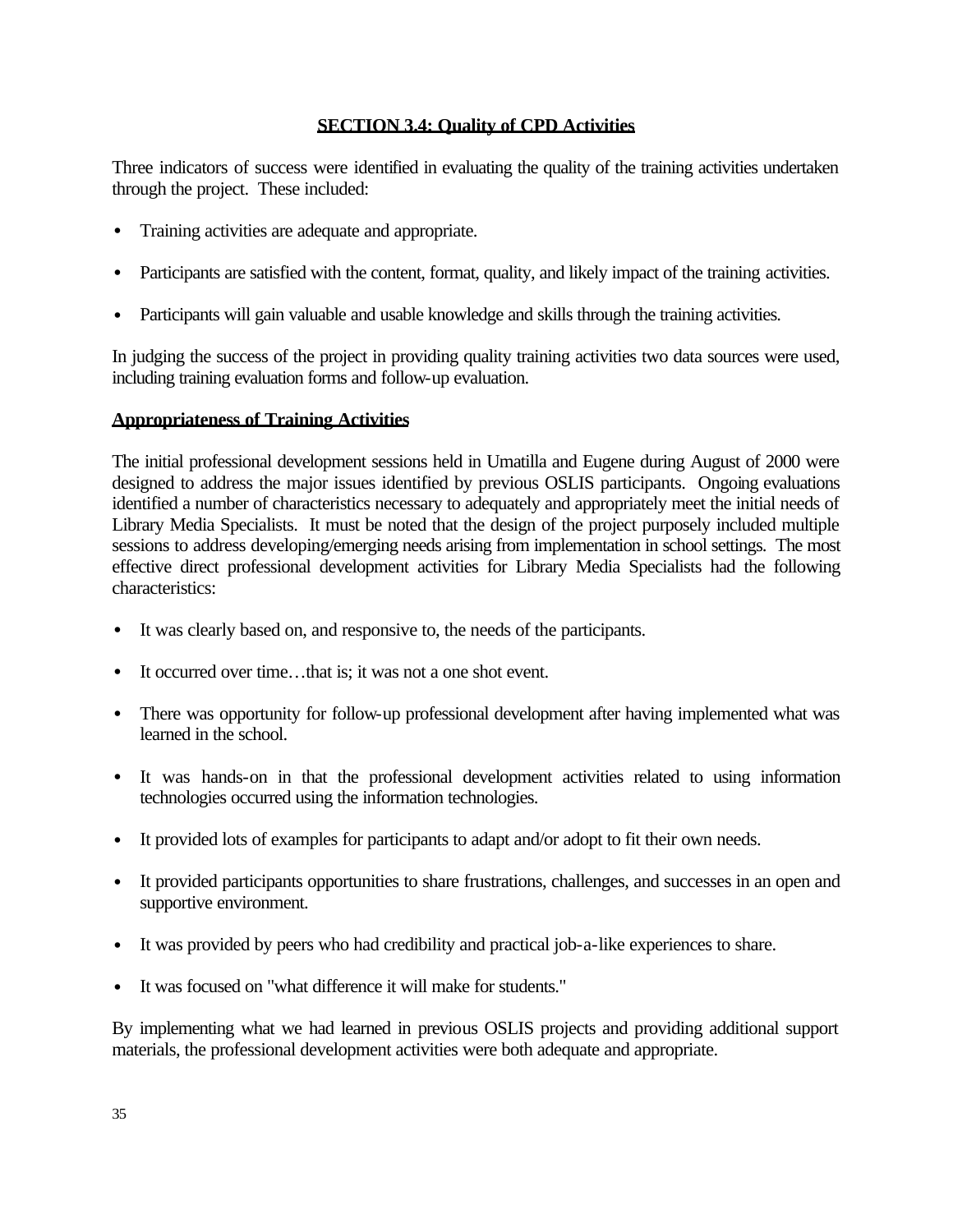## **Participant Satisfaction**

At the end of these sessions, participants were asked to rate (on a  $1 - 5$  scale, with  $5 =$  "strongly agree" and  $1 =$  "strongly disagree) their satisfaction with: 1) pre-meeting information; 2) the logistics and organization of the session; 3) the accommodations; 4) the level of preparation of presenters and facilitators; 5) the interest and relevancy of ideas and activities; 6) the usefulness of materials; 7) the relevance to their specific needs; and, 8) the overall quality of the session.

When asked to rate their level of satisfaction with the training session:

- 66.7% of the participants felt the **information they received prior** to the session was satisfactory (a rating of  $4$  or  $5$ ).
- 87.2% of the participants felt the session was well **organized** (a rating of 4 or 5).
- 89.4% were satisfied or very satisfied with **logistics and accommodations** for the session (a rating of 4 or 5).
- 92.3% of the participants felt the **presenters were well prepared** for the session (a rating of 4 or 5).
- 89.5% of the participants felt the **ideas and activities** of the session were interesting and relevant (a rating of 4 or 5).
- 89.5% of the participants felt the **examples and handouts** were clear and useful (a rating of 4 or 5).
- 97.4% of the participants felt the sessions were **relevant** to their needs (a rating of 4 or 5).
- 89.5% of the participants felt the session, **overall**, was excellent (a rating of 4 or 5).

## **Knowledge and Skill Acquisition**

To assess the knowledge and skill acquisition that took place at these sessions participants were asked to write down the questions they had in each of the five broad content areas identified through the needs assessment process. Participants were instructed to leave an area blank if they did not have any questions in that area. After the session participants were asked to rate the degree to which their specific questions had been answered. Responses to the question, "Did we answer your question?" could range from "definitely " (5) to "no" (1). Through this process participants generated **169 specific questions** they hoped to find answers to at the training. In this way we were able to identify specific areas of learning that took place without pre-defining the learning that could take place.

Five broad areas of content were presented at the training session: OSLIS and the OSLIS site; EBSCO Resources; World Book Resources; Collaboration; TLCF Activities/Procedures. Of the 169 questions generated by participants, 139 **(82.2%)** were judged to have been completely or mostly answered (i.e., given a 5 or a 4 rating on the question of , "Did we answer your question."

<sup>36</sup> • Of the 169 questions, 42 specific questions were generated in the area of **OSLIS and the OSLIS**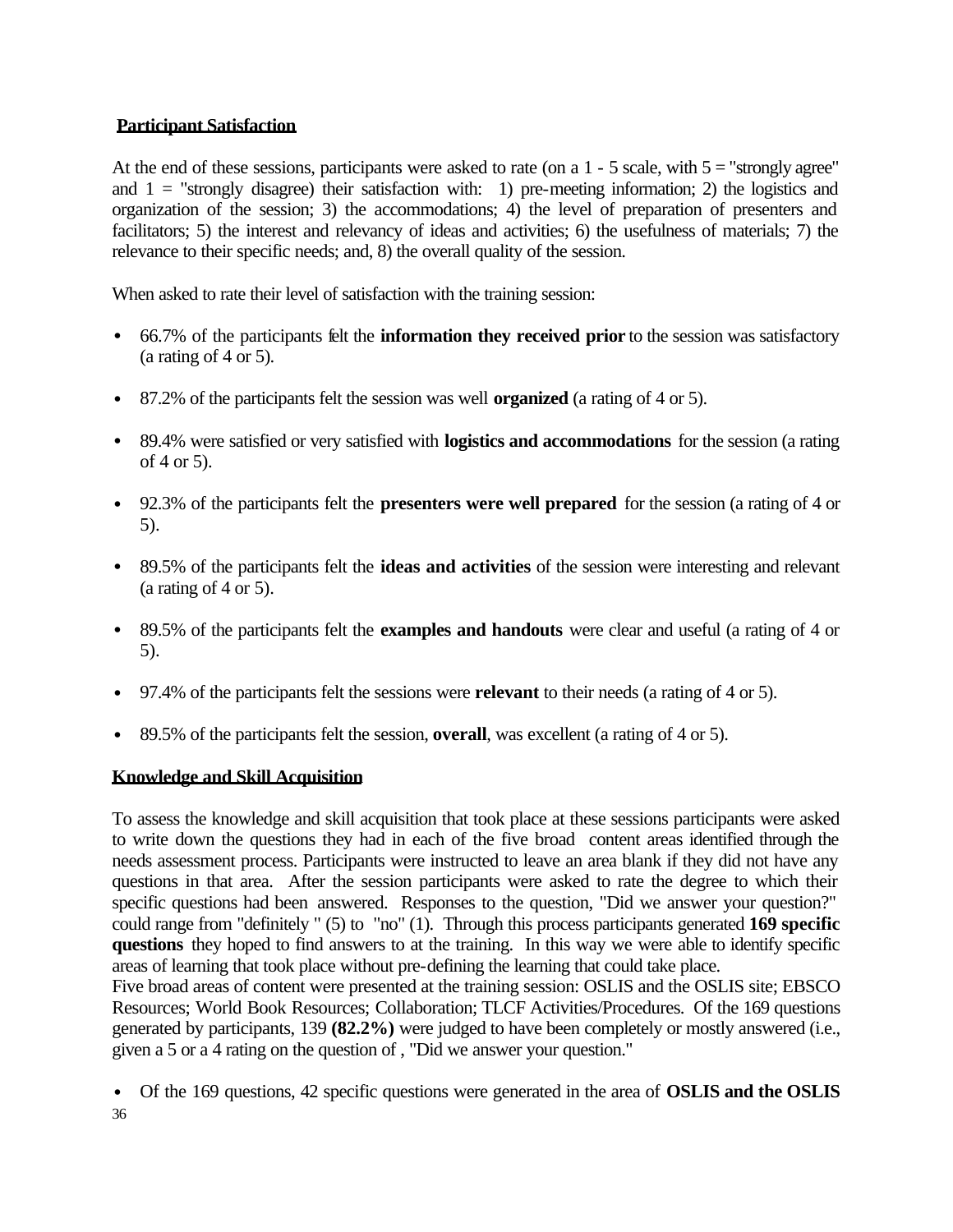**site**. Of these, 38 **(90.5%)** were judged to have been completely or mostly answered.

- Of the 169 questions, 47 specific questions were generated in the area of the **EBSCO Resources**. Of these, 42 **(89.3%)** were judged to have been completely or mostly answered.
- Of the 169 questions, 23 specific questions were generated in the area of **World Book Resources**. Of these, 18 **(79.3%)** were judged to have been completely or mostly answered.
- Of the 169 questions, 34 specific questions were generated in the area of **Collaboration**. Of these, 22 **(64.7%)** were judged to have been completely or mostly answered.
- Of the 169 questions 23 specific **TLCF Activities/Procedures** were generated. Of these, 19 **(82.6%)** were judged to have been completely or mostly answered.

Overall, participants had the vast majority of the questions they came with answered. Very few (4.1%) of participant questions were judged to have gone unanswered during the session.

Follow-up professional development activities took place in October at the fall OEMA Conference held Reynolds High School in Troutdale. Evaluation at this workshop focused on increased levels of confidence by OSLIS participants in: collaborating with teachers; providing students and teachers instruction on the use of information technology and key information literacy skills; and, using online resources. Results of this workshop indicated:

- As was indicated by the evaluation results from the August trainings, **elementary** participants came to the October training feeling somewhat less confident about their participation in the TLCF project than their secondary peers.
- While **elementary** participants generally felt less confident than their secondary peers, they came to the training much more confident in collaborating with teachers than secondary participants.
- **Both groups** felt more confident in all areas after the session than before the session.
- Overall, **secondary** participants left the training feeing more confident than their elementary peers.
- For **elementary** participants, confidence levels went up the most in the area of using the on-line databases.
- For **secondary** participants, confidence levels went up the most in providing inservice to teachers and staff.
- **Overall**, participants came to the session feeling most confident in working with students and least confident in the logistical procedures of the TLCF grant.
- **Overall**, participants left the session feeling most confident in using the on-line databases and least confident in the logistical procedures of the TLCF grant, though much more confident than when they arrived.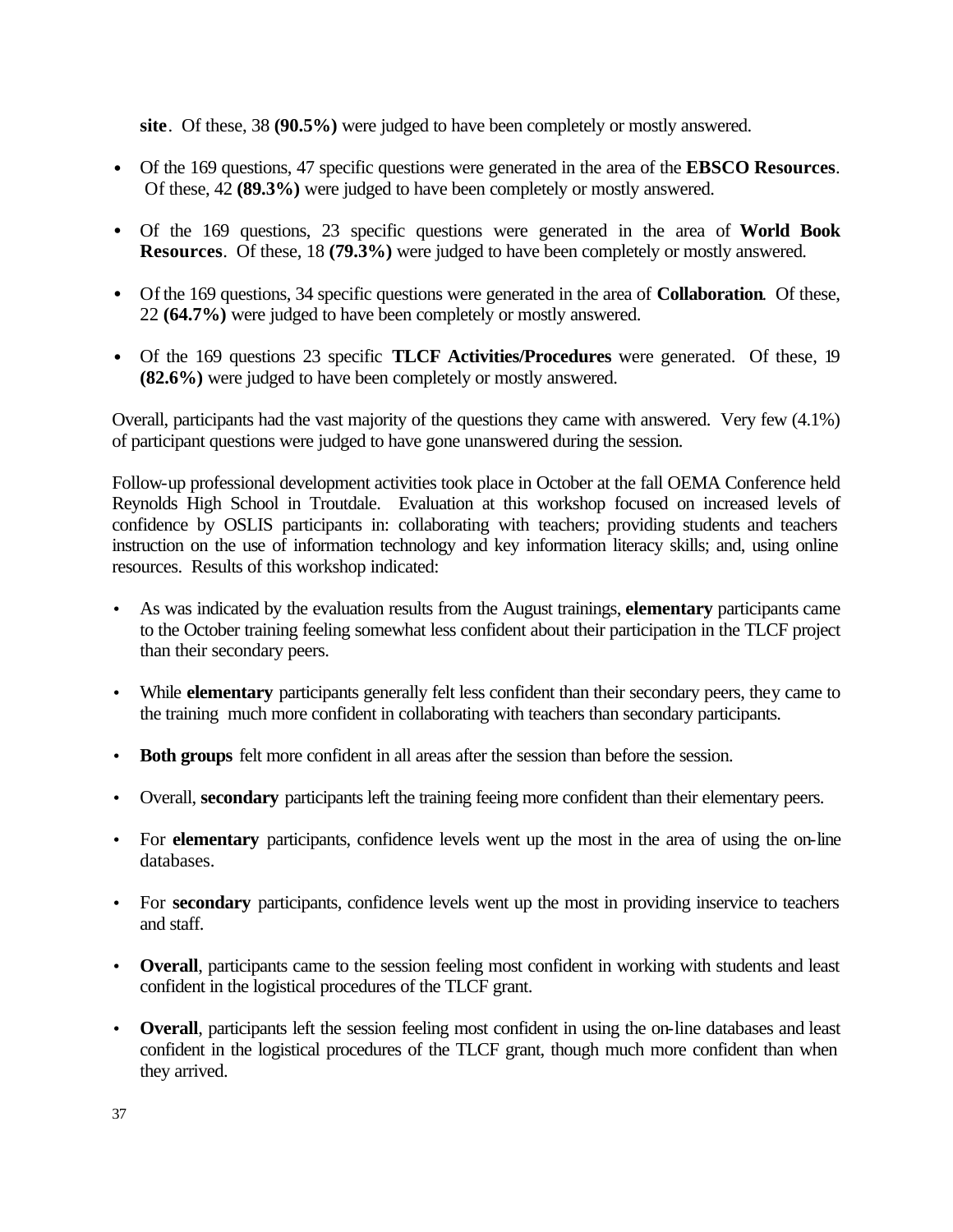- **Overall** the comfort level of participants increased the most in providing inservice to teachers and staff.
- A general theme running through the comments from **secondary** participants is that they need a bit more time to finalize collaboration plans and they just need to take the plunge.
- A general theme running through the comments from **elementary** participants is that they would still like to see/hear additional specific examples.
- A general theme running throughout **both groups** was the importance and value of time with their mentors.

A large portion of participants were new to using on-line databases and working collaboratively with classroom teaches. As a result, a number indicated that they just needed more time and experience in using the resources offered through OSLIS. Participants this year did identify several areas in which they felt the need for additional training or support throughout the year.

A number of participants felt the need to additional training in and resources for collaborating with classroom teachers. As a group, the majority of participants felt uncomfortable in this role which was new to them. A number of participants also indicated a desire for on-going and additional training in the use of the databases. Several participants also expressed the desire for additional lesson plans for teaching advanced search strategies, such as Boolean searching. Finally, several participants expressed disappointment in the lack of support by their assigned mentor.

These expressed needs point out the relative experience and strengths of this year's participants in contrast to previous participants. While collaboration has always been somewhat foreign to some of the previous participants, this year collaboration was an activity new to many and resisted by teachers in some locations. Additionally, this year's participants were, in many cases, in schools with sub-par technological resources and had no prior experience with the use of on-line databases. As was discussed at the beginning of this report, several of this year's participants had less experience, knowledge and skill in the area of information literacy skills than in the past. Finally, in some cases the role of mentor and the mentor/mentee relationship may not have been well enough defined and supported through the project as was needed. This was not a widespread problem – occurring only in one or two cases – but was significant in those cases in which it occurred.

#### **Summary of CPD Activities**

Overall the OSLIS training sessions were largely successful when judged against our evaluative criteria.

- **CPD activities are adequate and appropriate**. The summer and fall sessions were based on both the needs of the TLCF project and the needs of the participants. Three major sessions were held across Oregon to allow all participants convenient participation.
- **Participants are satisfied with the content, format, quality, and likely impact of the CPD activities**. With the exception of pre-meeting information, roughly 90% or more of the participants were very satisfied will all aspects of the sessions, including: organization, logistics and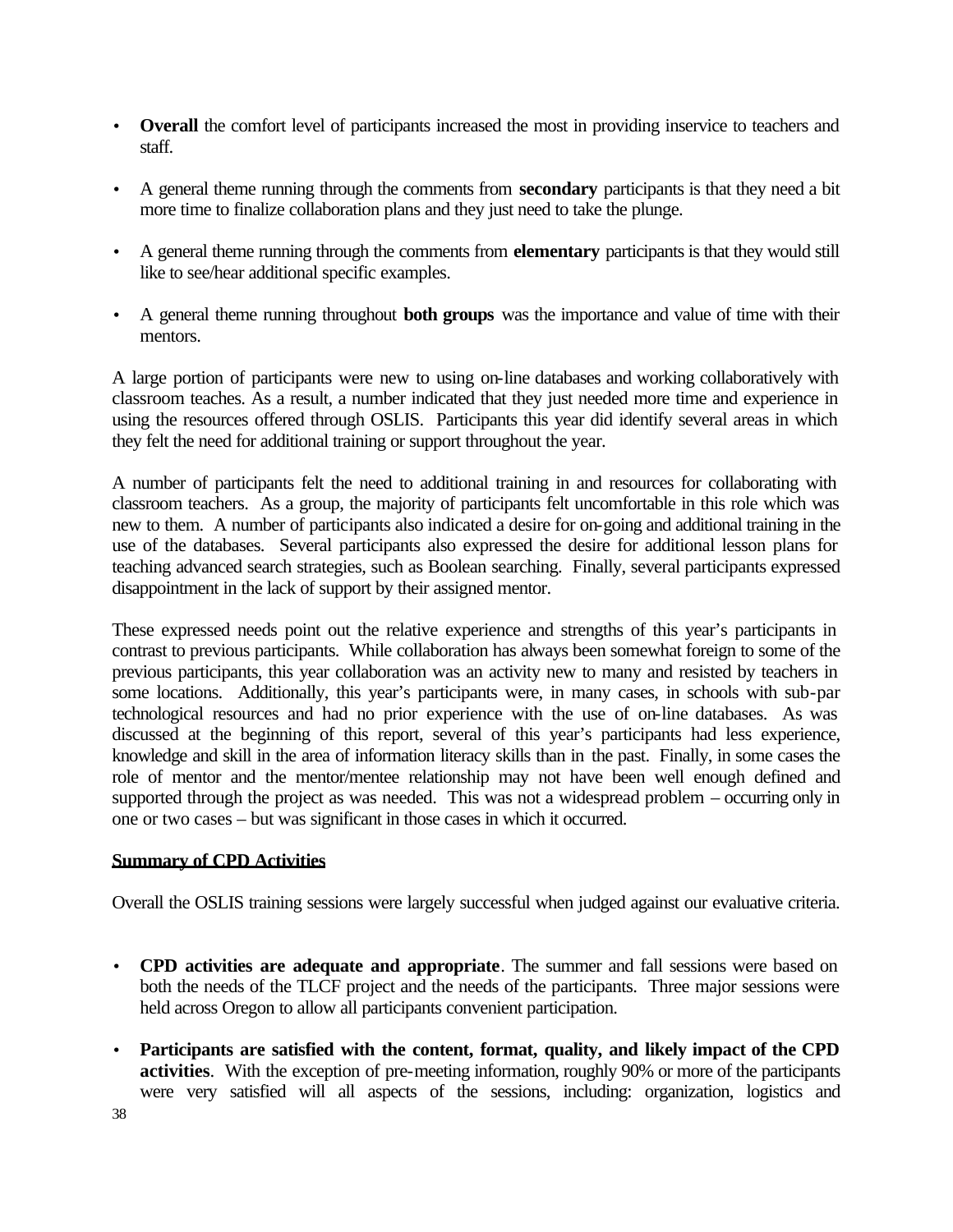accommodations, presenters, ideas and activities shared, materials, relevancy, and overall quality.

• **Participants will gain valuable and usable knowledge and skills**. Of the 169 specific questions generated by participants 139 (82.2%) were answered satisfactorily. Less than 5% were judged to have gone unanswered. At follow-up training sessions participants indicated gaining additional knowledge and skills that increased their confidence in carrying out the activities of the project.

Over the course of the year participants were asked to identify additional training needs. While several participants did identify additional training needs (as described above) the majority of participants indicated that they felt they possessed the knowledge and skills needed to carry out collaborative projects and instruct students and teachers.

Based on these results, the first three levels of evaluation for OSLIS training - responds to stated needs, participant satisfaction, and knowledge and skill acquisition – were successful, not withstanding those obvious areas that could have been strengthened.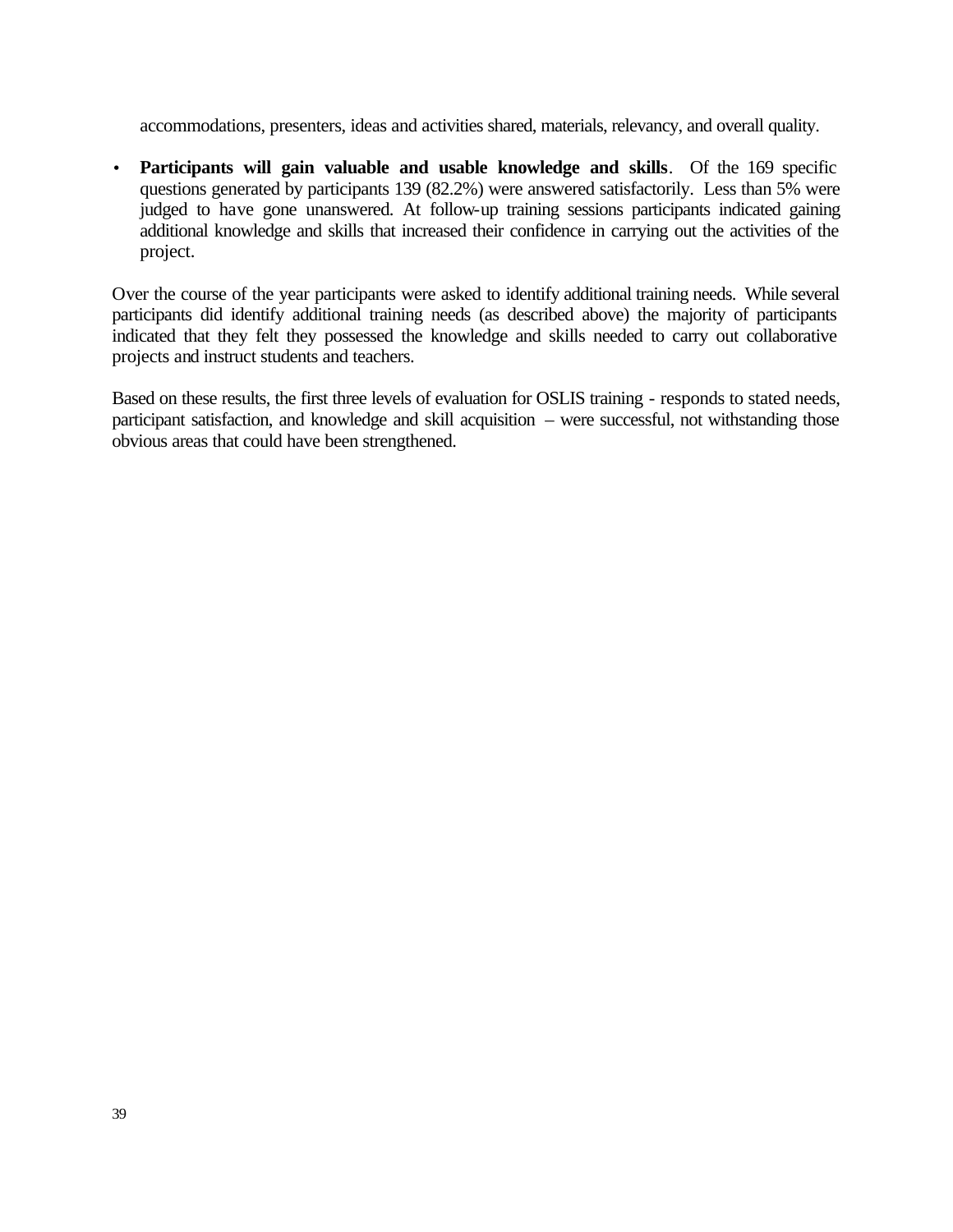## **PART 4. SUMMARY OF RESULTS AND CONCLUSIONS**

The 2000-2001 OSLIS TLCF Project of Statewide Significance developed both outcome and process indicators of success. The project was designed to improve student achievement in the content areas, as measured by performance on library research projects and statewide assessments. This was to be accomplished through training and ongoing continued professional development for library media specialists focusing on: 1) collaborating with teachers; 2) providing students and teachers instruction on the use of information technology and key information literacy skills; and, 3) using these technologies and skills in the context of online database resources.

The evidence collected yielded the following results:

- Performance in OSLIS **high schools** on the Oregon statewide assessments continued to be strong, both from an internal-longitudinal and external-comparative standpoint. Performance at the middle school was fairly weak, both fom an internal-longitudinal and external-comparative standpoint. Finally, performance at the elementary level (as measured on the  $5<sup>th</sup>$  grade assessments) was mixed in both cases.
- Small numbers and a lack of a strong and unique school-wide intervention may have had some bearing on the above results, though this does not explain the widely different results found for the elementary, middle and high school levels. Over the past four years of evaluating the OSLIS project, results at the high school level have consistently been the strongest.
- ß Teachers across all levels of schooling indicated improved student performance on classroom research assignments and projects. Planned collaboration between library media specialists and teachers resulted in the vast majority of teachers indicating that students had greater success in finding more, and more relevant, information to support their projects than in the past. This success, they felt, led to higher levels of success and higher overall levels of quality in student work.
- ß Planned collaboration between library media specialists and teachers resulted in specific changes in behavior in the areas of using information technology and improved information literacy skills being observed and documented in both students and staff.
- Participants were able to implement what they had learned at the training sessions, though certain recurring challenges were faced and implementation was uneven both across schools and across students and teachers within schools. Chief among these were lack of time, slow and/or old technology, and database "glitches." The online databases were accessed and made use of by students and staff extensively during the year.
- The continued professional development provided through the project was based on identified needs and offered at different times and at different locations across the state. This helped assure that the training activities were appropriate and equally accessible by all participants. For some less experienced participants the breadth and depth of the training was not sufficient to provide them with all of the knowledge and skills they needed to adequately instruct and support teachers and students.